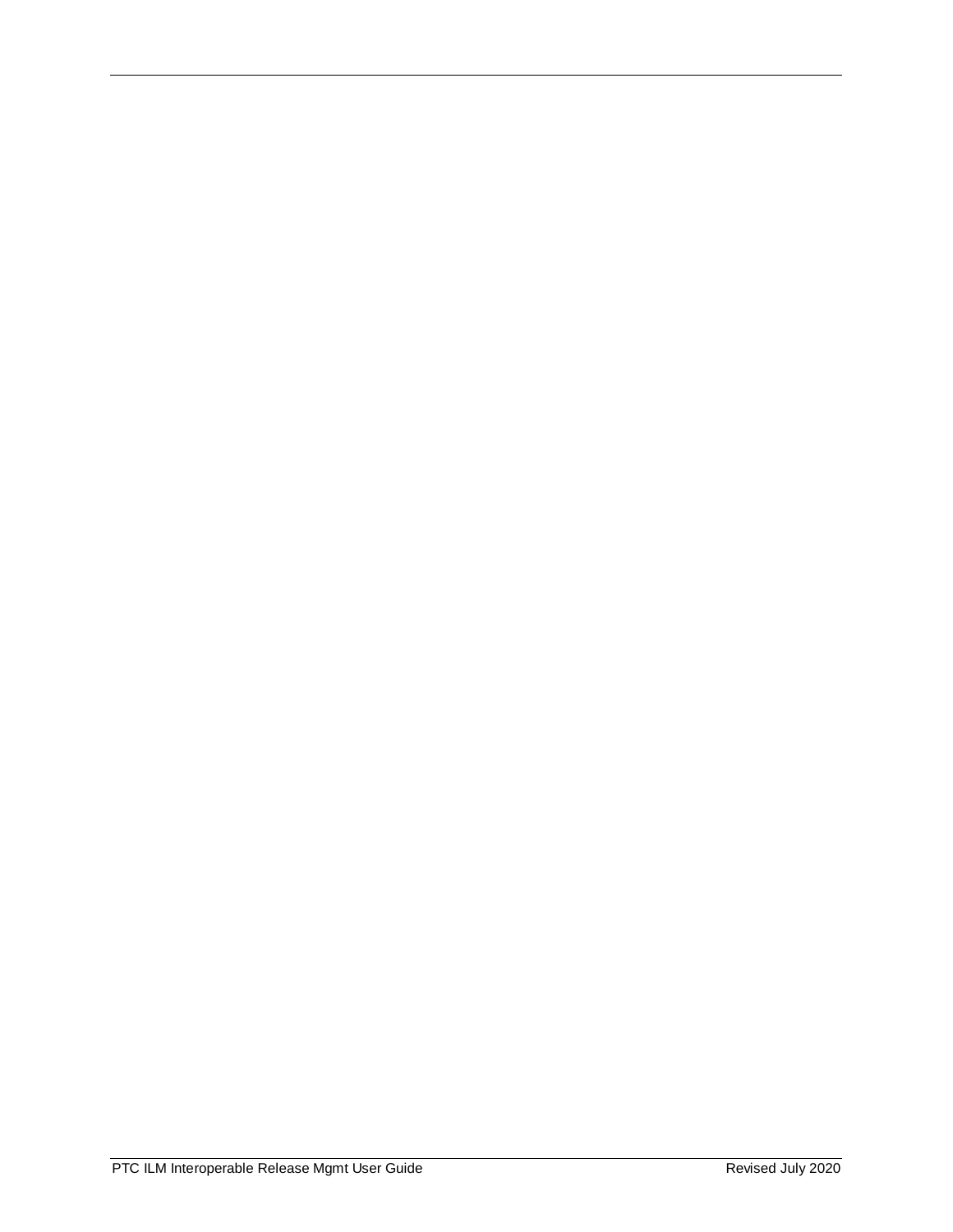# **Table of Contents**

 $\mathbf i$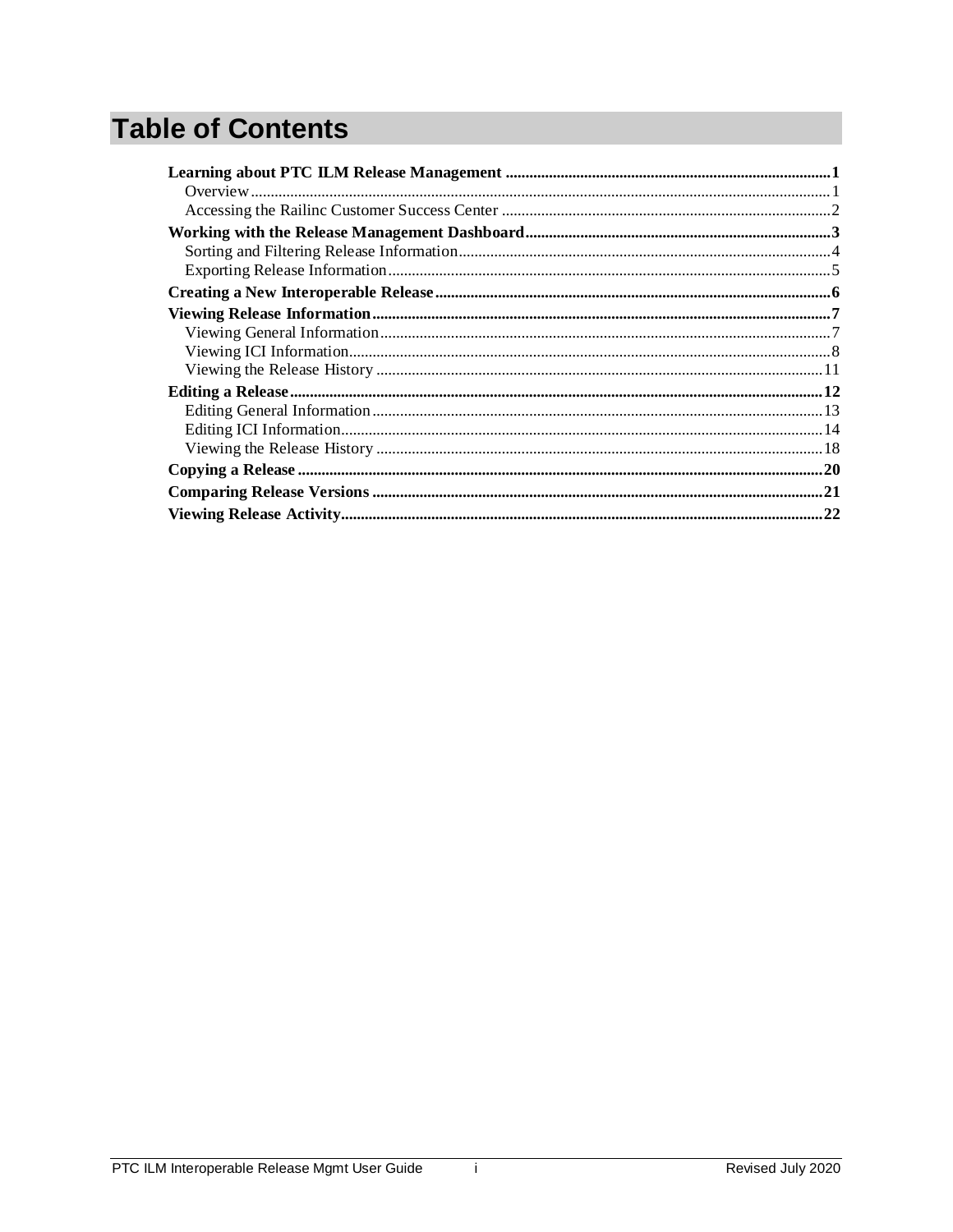# **List of Exhibits**

| Exhibit 2. The Release Management Dashboard Grid (showing a Column Filter entered)4 |  |
|-------------------------------------------------------------------------------------|--|
|                                                                                     |  |
|                                                                                     |  |
|                                                                                     |  |
|                                                                                     |  |
|                                                                                     |  |
|                                                                                     |  |
|                                                                                     |  |
|                                                                                     |  |
|                                                                                     |  |
|                                                                                     |  |
|                                                                                     |  |
|                                                                                     |  |
|                                                                                     |  |
|                                                                                     |  |
|                                                                                     |  |
|                                                                                     |  |
|                                                                                     |  |
|                                                                                     |  |
|                                                                                     |  |
|                                                                                     |  |
|                                                                                     |  |
|                                                                                     |  |
|                                                                                     |  |
|                                                                                     |  |
|                                                                                     |  |
|                                                                                     |  |
|                                                                                     |  |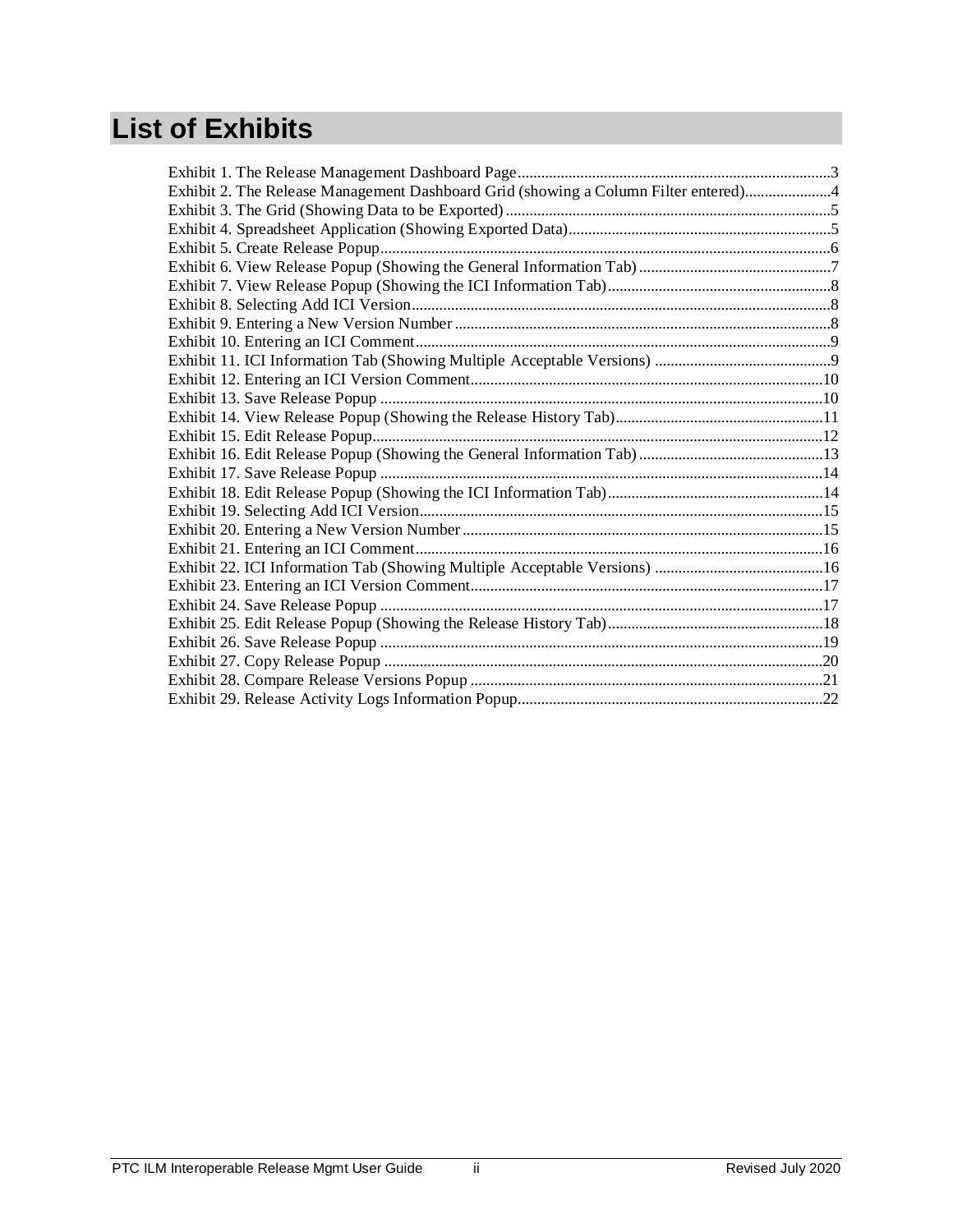# <span id="page-4-0"></span>**Learning about PTC ILM Release Management**

*Positive Train Control Interoperable Lifecycle Management* (PTC ILM) is a platform that enables the railroad industry to manage the interoperable configuration items (ICI's) that comprise the interoperable aspects of PTC throughout their lifecycle.

**Important:** Refer to the *[PTC ILM Getting Started Guide](https://public.railinc.com/sites/default/files/documents/PTC_ILM_Getting_Started.pdf)* for more introductory information about PTC ILM, including an overview, information about user roles, and login instructions.

*PTC ILM Interoperable Release Management* is an application module within the PTC ILM application that enables users to view and manage PTC Interoperable System Releases, ensuring that industry-wide standards for ICI's are followed.

**Note:** You must have one of the following roles to use PTC ILM Interoperable Release Management.

#### • **Standard User**

Standard User access is read only.

#### • **Interoperable Release Manager**

Interoperable Release Managers can initiate and update new PTC Interoperable System Releases and enter approvals for PTC Interoperable System Releases. Users with this role have access to all menus.

#### • **Railroad PTC ILM System Administrator**

Railroad PTC ILM System Administrators have access to all menus.

### <span id="page-4-1"></span>**Overview**

Interoperable Release Management is the process by which an Interoperable Release Manager defines the acceptable versions of ICIs that are included in a PTC Interoperable System Release and sets the deployment date range (compliance date and retirement date). The release begins in *Draft* status and is advanced to *Approved* status once the release is approved. When an approved release reaches its compliance date, the release can be updated to *Active* status to indicate that it is ready for deployment. Once an active release reaches its retirement date, PTC ILM prompts the Interoperable Release Manager to set the release to *Retired* status or modify the retirement date.

An Interoperable Configuration Item (ICI) is a PTC artifact that has been defined to be managed at an industry level to support PTC interoperability. Refer to the *[PTC ILM Interoperable](https://public.railinc.com/sites/default/files/documents/PTC_ILM_CfgMgmt_UG.pdf)  [Configuration Management User Guide](https://public.railinc.com/sites/default/files/documents/PTC_ILM_CfgMgmt_UG.pdf)* for information about working with ICIs.

An Interoperable Change Request (ICR) is a request for deployment or decommissioning of version(s) of PTC ICI(s) that may impact interoperable PTC operations. Refer to the *[PTC ILM](https://public.railinc.com/sites/default/files/documents/PTC_ILM_ChgMgmt_UG.pdf)  [Interoperable Change Management User Guide](https://public.railinc.com/sites/default/files/documents/PTC_ILM_ChgMgmt_UG.pdf)* for information about working with ICRs.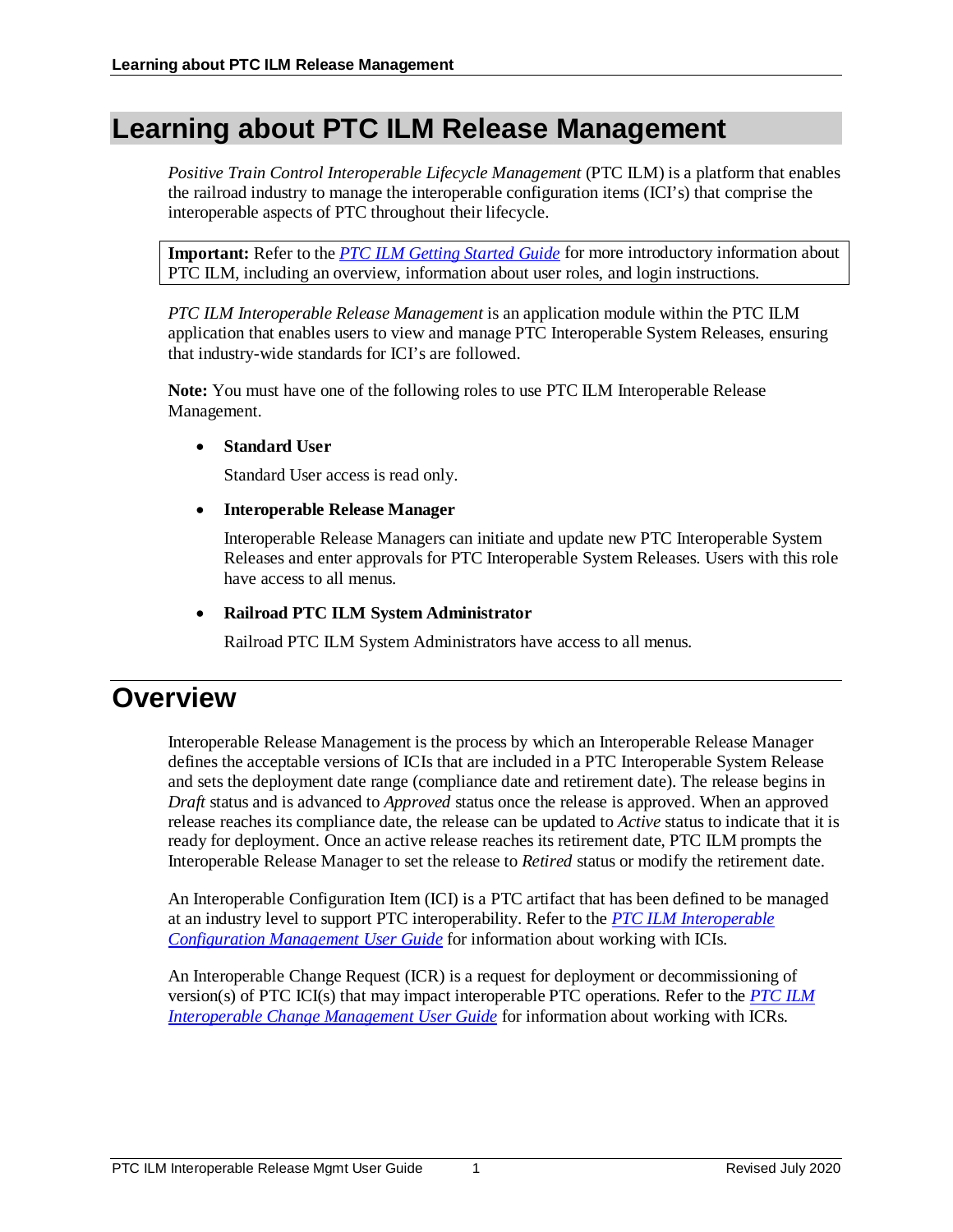When you select the Interoperable Release Management icon from the ILM Application Suite page as described in the *[PTC ILM Getting Started Guide](https://public.railinc.com/sites/default/files/documents/PTC_ILM_Getting_Started.pdf)*, the Interoperable Release Management application module opens and displays the Release Management Dashboard page.

This document describes how to use the PTC ILM Interoperable Release Management application module in the following sections:

- ["Working with the Release Management Dashboard"](#page-6-0) on page [3](#page-6-0)
- ["Creating a New Interoperable Release"](#page-9-0) on page [6](#page-9-0)
- ["Viewing Release Information"](#page-10-0) on page [7](#page-10-0)
- ["Editing a Release"](#page-15-0) on page [12](#page-15-0)
- ["Copying a Release"](#page-23-0) on page [20](#page-23-0)
- ["Comparing Release Versions"](#page-24-0) on page [21](#page-24-0)
- ["Viewing Release Activity"](#page-25-0) on page [22](#page-25-0)

# <span id="page-5-0"></span>**Accessing the Railinc Customer Success Center**

The Railinc Customer Success Center (CSC) provides reliable, timely, and high-level support for Railinc customers. Representatives are available to answer calls and respond to emails from 7:00 a.m. to 7:00 p.m. Eastern time, Monday through Friday, and provide on-call support via pager for all other hours to ensure support 24 hours a day, 7 days a week. Contact us toll-free by phone at 877-RAILINC (1-877-724-5462) or send an email directly to [csc@railinc.com.](mailto:csc@railinc.com)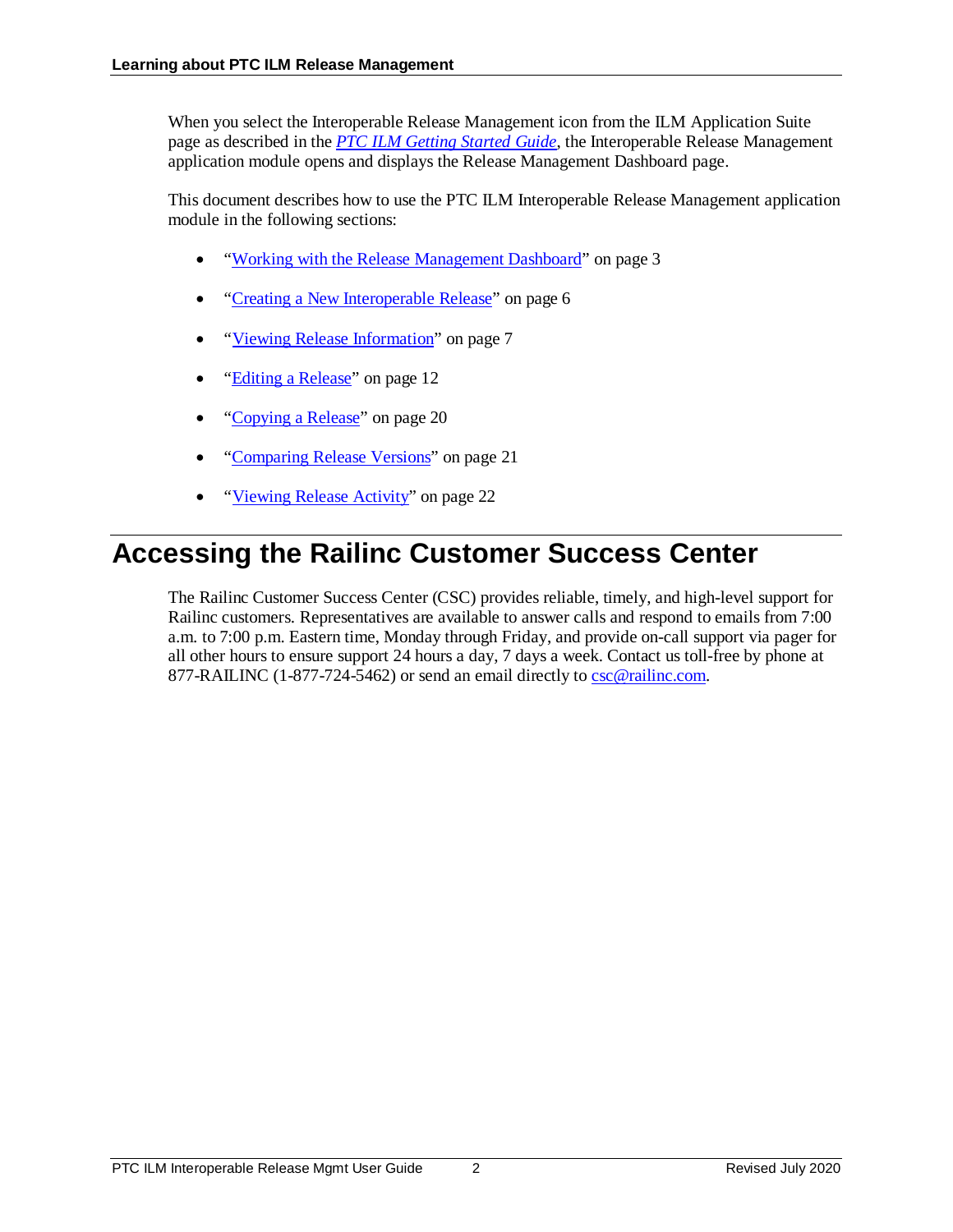# <span id="page-6-0"></span>**Working with the Release Management Dashboard**

The PTC ILM Release Management Dashboard page (see **Exhibit 1**) is displayed when you select the Interoperable Release Management icon from the ILM Application Suite page.

|                       | <b>RAILING</b>            |          | PTC Interoperable Lifecycle Management |               |                                                          |                 |                       |                 |                                  |                 | CARYTST: RAIL Launch Pad +                   | Sign Out |
|-----------------------|---------------------------|----------|----------------------------------------|---------------|----------------------------------------------------------|-----------------|-----------------------|-----------------|----------------------------------|-----------------|----------------------------------------------|----------|
| $\equiv$              | Dashboard                 |          |                                        |               |                                                          |                 |                       |                 |                                  |                 |                                              |          |
| 合                     | <b>Release Management</b> |          |                                        |               |                                                          |                 |                       |                 |                                  |                 |                                              |          |
| $\rightleftarrows$    | $+$ Create                | Ph View  | $\boxtimes'$ Edit                      | <b>曲 Copy</b> | $\rightarrow$ <sup><math>\leftarrow</math></sup> Compare |                 | 4 View Activity       |                 | $\equiv$<br>All Release Versions | $2$ of $2$      | <b>E3</b> Clear Filters                      | 山        |
|                       | $\Box$                    | Version  | $+$                                    | Status        |                                                          | Compliance Date |                       | Retirement Date | Last Modified                    |                 | Modified By                                  |          |
| ٯ٩                    |                           |          | $\nabla$                               |               | $\nabla$                                                 |                 | $\boldsymbol{\nabla}$ | 8               |                                  | $\triangledown$ |                                              | $\nabla$ |
|                       | $\Box$                    | 2-Draft1 |                                        | Draft         |                                                          | 04/30/2020      |                       | 05/31/2020      | 04/21/2020 11:23:55              |                 | <b>PAULMART</b>                              |          |
| Ł.                    | $\Box$                    | 1-Draft1 |                                        | Draft         |                                                          | 04/22/2020      |                       | 05/31/2020      | 04/21/2020 11:00:14              |                 | PAULMART                                     |          |
| $h$<br>۰<br><b>EB</b> |                           |          |                                        |               |                                                          |                 |                       |                 |                                  |                 |                                              |          |
|                       |                           |          |                                        | Legal Notices | Privacy Rights                                           | Contact Us      | Terms of Service      |                 |                                  |                 | Copyright 2020 Railinc@ All rights reserved. |          |

<span id="page-6-1"></span>*Exhibit 1. The Release Management Dashboard Page*

The Release Management Dashboard lists the latest version of each release and displays a grid containing the following columns of information for each release:

| Version                | The version of the release.                                                                                 |
|------------------------|-------------------------------------------------------------------------------------------------------------|
| <b>Status</b>          | The status of the release (Draft, Approved, Active, or Retired).                                            |
| Compliance Date        | The date by which the release must be implemented (this date must be<br>after the current date).            |
| <b>Retirement Date</b> | The date on which the release is scheduled to be retired (this date must)<br>be after the compliance date). |
| Last Modified          | The date and time when the release was last modified.                                                       |
| Modified By            | The user who last modified the release.                                                                     |

**Note:** You can select the All Release Versions toggle at the top right of the grid to view the same columns of information about all versions of each release.

You ca[n sort, filter](#page-7-0) an[d export](#page-8-0) the information displayed in the grid.

In addition to showing the above columns of information, the Release Management Dashboard contains the following buttons, which provide access to additional functionality (your access depends on your role):

• Create – enables you to create a release (see ["Creating a New Interoperable Release"](#page-9-0) on page [6\)](#page-9-0).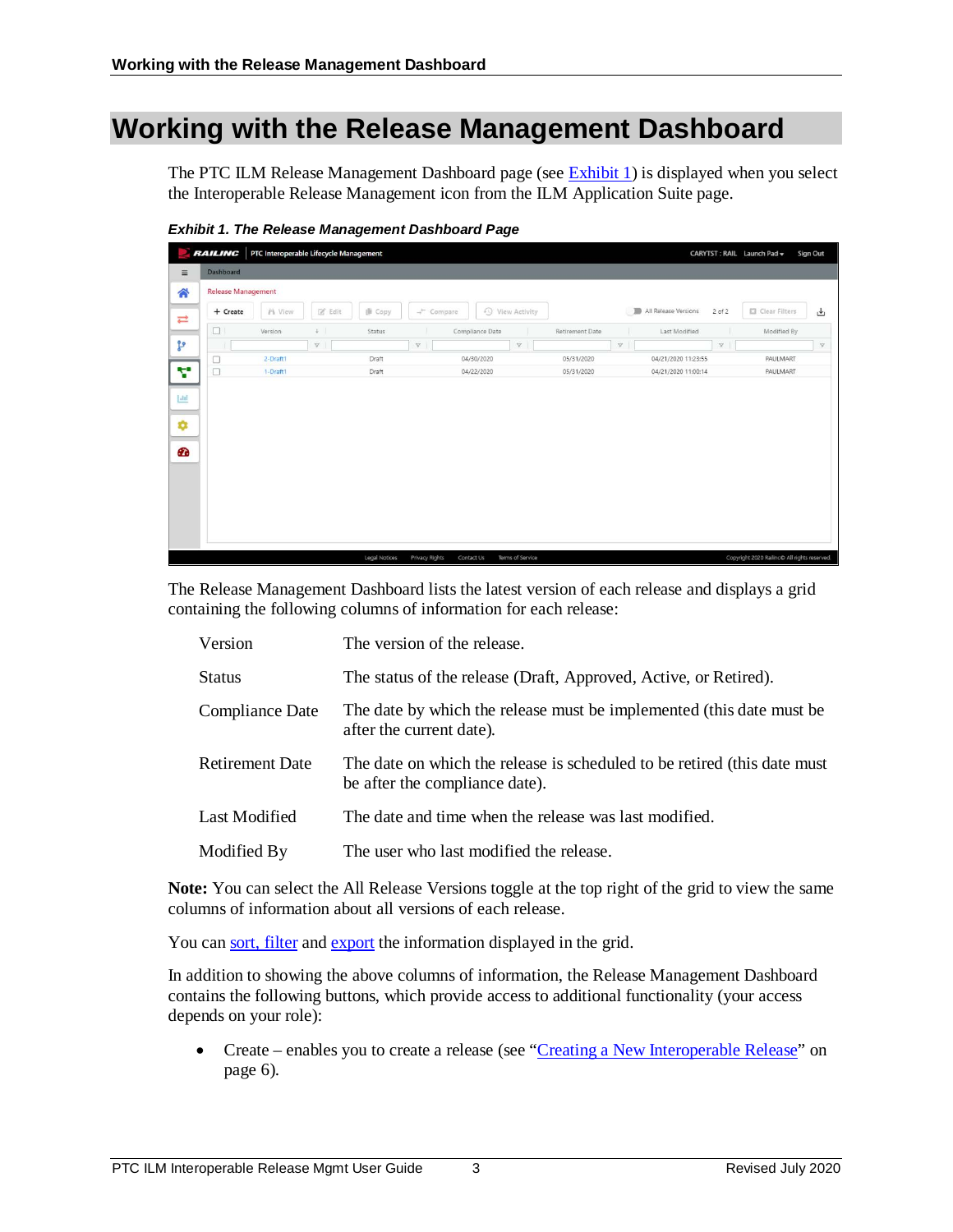- View enables you to view detailed information about a release and, if you have the required permissions, advance a release to the next status (see ["Viewing Release](#page-10-0)  [Information"](#page-10-0) on page [7\)](#page-10-0).
- Edit enables you to make changes to a release (see ["Editing a Release"](#page-15-0) on page [12\)](#page-15-0).
- Copy enables you make a copy of a release (see ["Copying a Release"](#page-23-0) on pag[e 20\)](#page-23-0).
- Compare enables you to compare up to three release versions (see "Comparing Release" [Versions"](#page-24-0) on page [21\)](#page-24-0).
- View Activity enables you to view the history of release-related activity (see "Viewing" [Release Activity"](#page-25-0) on page [22\)](#page-25-0).

# <span id="page-7-0"></span>**Sorting and Filtering Release Information**

Release information is displayed in a grid, which contains rows and columns of information.

To see all the rows in the grid, use the vertical scroll bar. Use the horizontal scroll bar to view any columns of data that exceed the width of the viewable area.

You can sort the displayed information by column in ascending or descending order. Simply select the column heading for the column you want to sort. An arrow ( $\uparrow$  or  $\downarrow$ ) is displayed next to the heading to indicate the sort order. Select the column heading again to switch the sort order.

You can filter the information displayed in the grid to only show rows containing information you need to see. Each column contains a filter field directly below the column heading.

To apply a filter to a column, type a word or phrase you want to see in a column's filter field. The displayed release information is narrowed to only show rows that contain the filtered word or phrase. A filter icon  $(\nabla)$  is displayed in the column heading to remind you about the filter (see [Exhibit 2\)](#page-7-1).

<span id="page-7-1"></span>*Exhibit 2. The Release Management Dashboard Grid (showing a Column Filter entered)* Release Management

| <b>INCLESSA IMMIRANTILLY</b> |          |          |               |                             |               |                         |                 |          |                      |                         |                         |         |
|------------------------------|----------|----------|---------------|-----------------------------|---------------|-------------------------|-----------------|----------|----------------------|-------------------------|-------------------------|---------|
| + Create                     | Pi View  | Z Edit   | 直 Copy        | $\rightarrow$ Compare       |               | <b>49</b> View Activity |                 |          | All Release Versions | $1$ of $2$              | <b>E3</b> Clear Filters |         |
|                              | Version  |          | <b>Status</b> |                             | Compliance Da |                         | Retirement Date |          | Last Modified        |                         | Modified By             |         |
|                              |          | $\sigma$ |               | $\rightarrow$<br>04/30/2020 |               | $\overline{a}$          |                 | $\nabla$ |                      | $\overline{\mathbf{w}}$ |                         | $1 - 1$ |
|                              | 2-Draft1 |          | Draft         |                             | 04/30/2020    |                         | 05/31/2020      |          | 04/21/2020 11:23:55  |                         | PAULMART                |         |

**Tip!** You can apply filters to multiple columns at once.

To remove filters, select the **Clear Filters** button or delete the characters from the filter field.

**Note:** Any changes that you make to the grid using sorting or filters are reflected if the data is exported.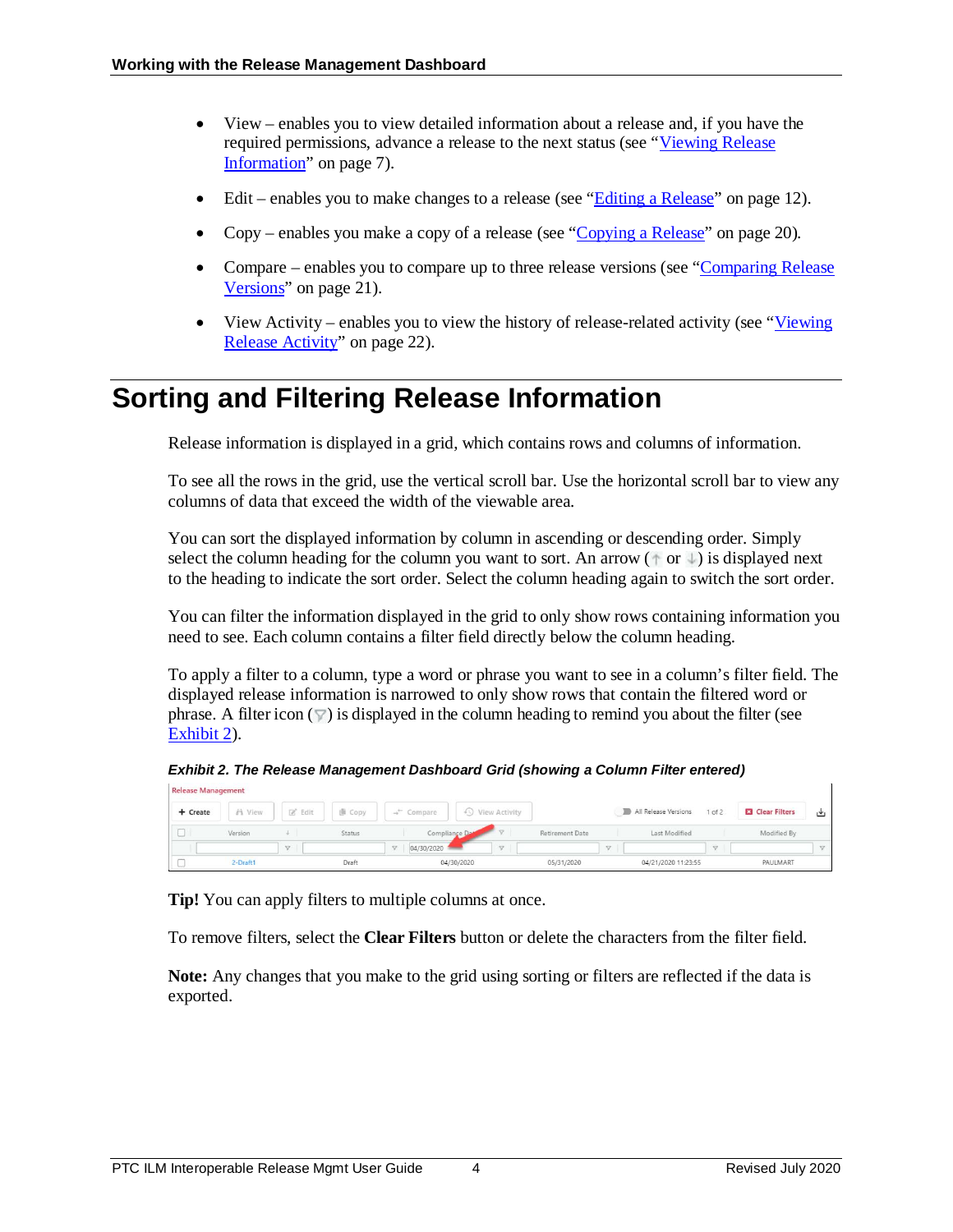# <span id="page-8-0"></span>**Exporting Release Information**

You can export the information displayed in the grid to a Comma Separated Value (CSV) file, which can then be opened in a spreadsheet application.

Once you have the information you want to export displayed in the grid, select the Export to CSV icon  $(\triangle)$  to download the grid contents to a CSV file (se[e Exhibit 3\)](#page-8-1).

<span id="page-8-1"></span>*Exhibit 3. The Grid (Showing Data to be Exported)*

| <b>Release Management</b> |          |        |               |                       |                 |                  |                 |        |                      |            |                         |  |
|---------------------------|----------|--------|---------------|-----------------------|-----------------|------------------|-----------------|--------|----------------------|------------|-------------------------|--|
| $+$ Create                | Pi View  | C Edit | <b>曲 Copy</b> | $\rightarrow$ Compare |                 | 40 View Activity |                 |        | All Release Versions | $2$ of $2$ | <b>El</b> Clear Filters |  |
|                           | Version  |        | Status        |                       | Compliance Date |                  | Retirement Date |        | Last Modified        |            | Modified By             |  |
|                           |          | $\sim$ |               | $\sim$                |                 | $\triangledown$  |                 | $\sim$ |                      | $\nabla$   |                         |  |
|                           | 2-Draft1 |        | Draft         |                       | 04/30/2020      |                  | 05/31/2020      |        | 04/21/2020 11:23:55  |            | PAULMART                |  |
|                           | 1-Draft1 |        | Draft         |                       | 04/22/2020      |                  | 05/31/2020      |        | 04/21/2020 11:00:14  |            | PAULMART                |  |

**Note:** Any changes that you make to the grid using sorting or filters are reflected in the export.

Once the results are exported to a CSV file, you can then view them in a spreadsheet application (see  $\overline{\text{Exhibit 4}}$ ).

<span id="page-8-2"></span>

| <b>Exhibit 4. Spreadsheet Application (Showing Exported Data)</b> |  |  |  |  |
|-------------------------------------------------------------------|--|--|--|--|
|-------------------------------------------------------------------|--|--|--|--|

| ÆР |                  |                                                              |                                    |                    |
|----|------------------|--------------------------------------------------------------|------------------------------------|--------------------|
|    |                  | Version Status Compliance Date Retirement Date Last Modified |                                    | <b>Modified By</b> |
|    | 2 2-Draft1 Draft | 4/30/2020                                                    | 5/31/2020 4/21/2020 11:23 PAULMART |                    |
|    | 1-Draft1 Draft   | 4/22/2020                                                    | 5/31/2020 4/21/2020 11:00 PAULMART |                    |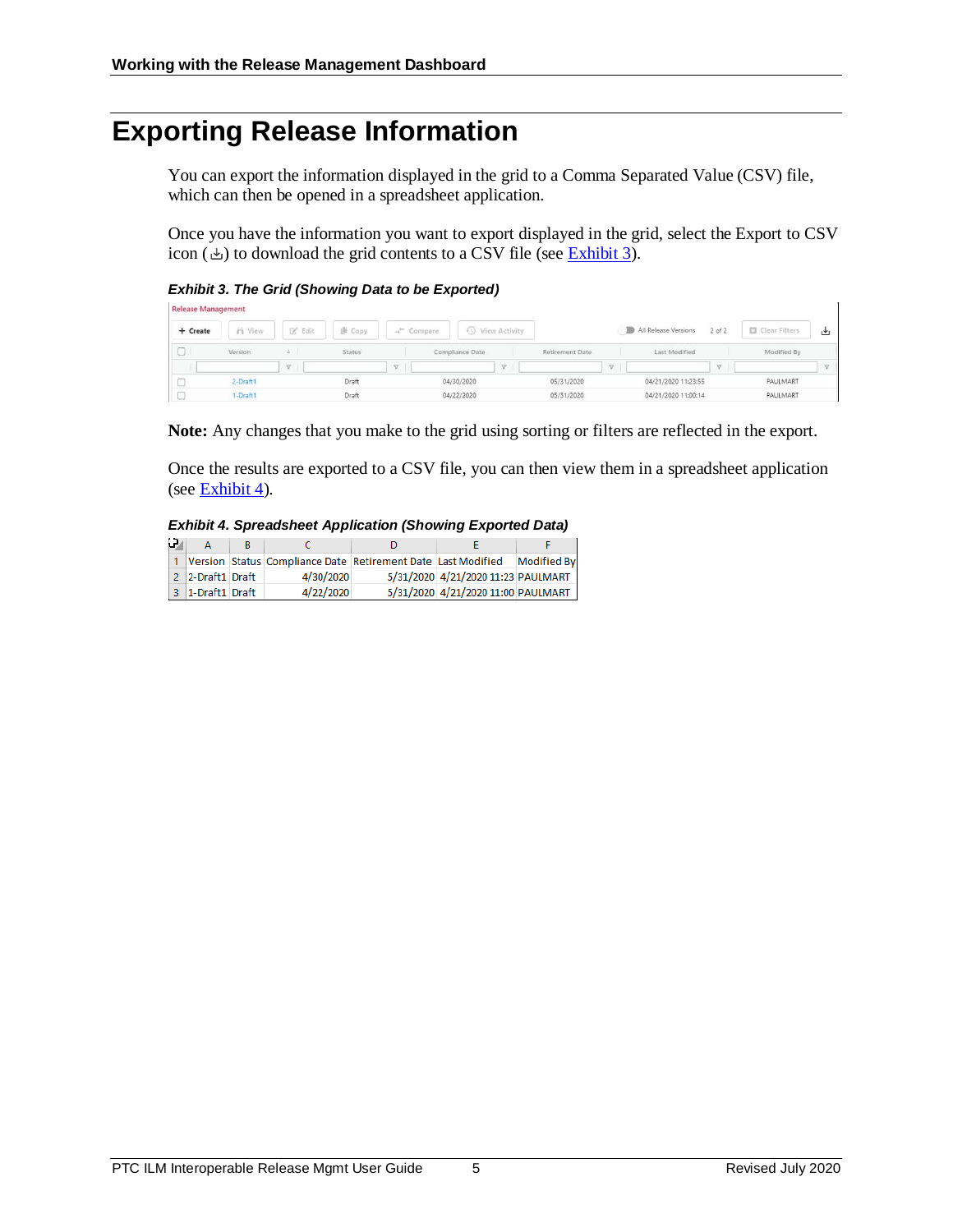### <span id="page-9-0"></span>**Creating a New Interoperable Release**

PTC ILM Interoperable Release Management enables Interoperable Release Managers to create new releases. To begin creating a new release, select the **Create** button from the Dashboard. The Create Release popup is displayed (see [Exhibit 5\)](#page-9-1).

<span id="page-9-1"></span>*Exhibit 5. Create Release Popup*

**Create Release** 

| Major Version * | Compliance Date<br>$\begin{picture}(20,20) \put(0,0){\line(1,0){10}} \put(15,0){\line(1,0){10}} \put(15,0){\line(1,0){10}} \put(15,0){\line(1,0){10}} \put(15,0){\line(1,0){10}} \put(15,0){\line(1,0){10}} \put(15,0){\line(1,0){10}} \put(15,0){\line(1,0){10}} \put(15,0){\line(1,0){10}} \put(15,0){\line(1,0){10}} \put(15,0){\line(1,0){10}} \put(15,0){\line(1$ | Release Comment |  |
|-----------------|------------------------------------------------------------------------------------------------------------------------------------------------------------------------------------------------------------------------------------------------------------------------------------------------------------------------------------------------------------------------|-----------------|--|
|                 | Retirement Date<br>$\begin{picture}(20,20) \put(0,0){\line(1,0){10}} \put(15,0){\line(1,0){10}} \put(15,0){\line(1,0){10}} \put(15,0){\line(1,0){10}} \put(15,0){\line(1,0){10}} \put(15,0){\line(1,0){10}} \put(15,0){\line(1,0){10}} \put(15,0){\line(1,0){10}} \put(15,0){\line(1,0){10}} \put(15,0){\line(1,0){10}} \put(15,0){\line(1,0){10}} \put(15,0){\line(1$ |                 |  |
|                 |                                                                                                                                                                                                                                                                                                                                                                        |                 |  |
|                 |                                                                                                                                                                                                                                                                                                                                                                        |                 |  |
|                 |                                                                                                                                                                                                                                                                                                                                                                        |                 |  |

| Cancel | Create Release |
|--------|----------------|

In the Major Version field, type a unique major version number for the release.

**Note:** This is the only field that is required to be completed to create a new release.

Optionally, select the calendar icon  $(\Box)$  in the Compliance Date field and select the date by which railroads must implement the release.

Optionally, select the calendar icon  $(\Box)$  in the Retirement Date field and select the date on which the release is scheduled to be retired.

Optionally, enter a comment to describe the release.

Select **Create Release** to create the release (or select **Cancel** to cancel creating the release).

The release is created and is added to the list of releases in the Dashboard with the status of "Draft". A draft number is automatically appended to the major version number (for example, "3- Draft1", where "3" is the major version number and "Draft1" is the draft number).

**Note:** "Draft" appended to the major release version number indicates that the release is editable. PTC ILM automatically increments the draft number each time the draft release is saved.

The next step is to edit the release and add ICI information (see ["Editing a Release"](#page-15-0) on page [12](#page-15-0) for more information).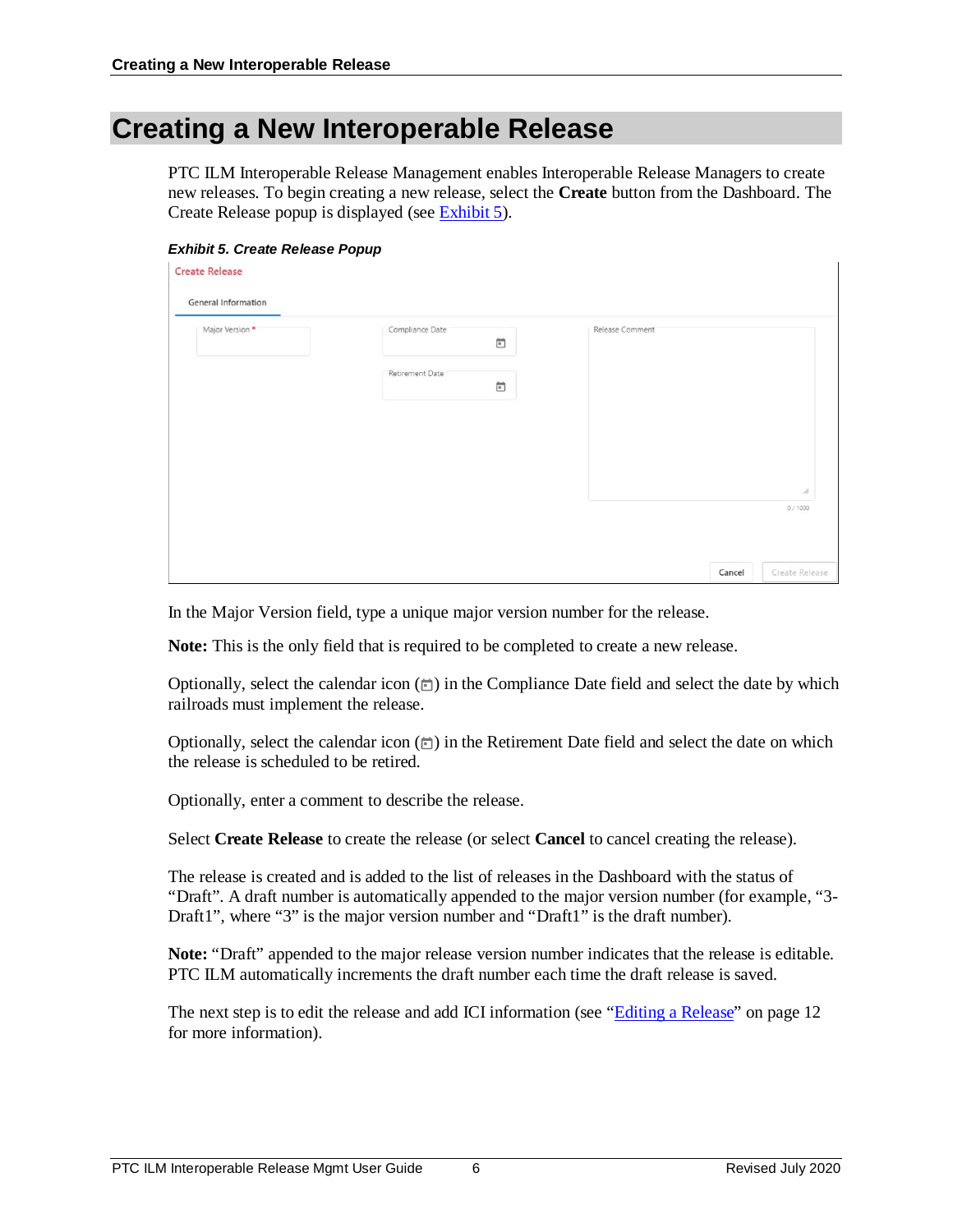# <span id="page-10-0"></span>**Viewing Release Information**

PTC ILM Interoperable Release Management enables all users to view detailed information about releases. While viewing the list of releases in the Dashboard, select the checkbox to the left of the release version for which you want to view detailed release information, and then select the **View** button. The View Release popup is displayed. This popup contains the following three tabs:

[General Information](#page-10-1)

**ICI** Information

[Release History](#page-14-0)

**Note:** If you have the required permission, a button (for example, **Approve**) may be displayed on the General Information tab, enabling you to advance the release to the next status.

Select **Close** when you have finished viewing this popup.

# <span id="page-10-1"></span>**Viewing General Information**

The General Information tab (see [Exhibit 6\)](#page-10-2) is the default tab for the View Release popup.

#### <span id="page-10-2"></span>*Exhibit 6. View Release Popup (Showing the General Information Tab)*

**View Release** 

| Release Version | Compliance Date                                     | Last Modified       |
|-----------------|-----------------------------------------------------|---------------------|
| 3-Draft1        | $\begin{bmatrix} 0 \\ 0 \end{bmatrix}$<br>5/5/2020  | 04/27/2020 00:36:35 |
| Status          | Retirement Date                                     | Modified By         |
| Draft           | $\begin{bmatrix} 0 \\ 0 \end{bmatrix}$<br>8/31/2020 | CARYTST             |
| <b>APPROVE</b>  |                                                     |                     |
|                 |                                                     |                     |
|                 |                                                     |                     |
|                 |                                                     |                     |

The General Information tab displays the following fields, which are described in ["Working with](#page-6-0)  [the Release Management Dashboard"](#page-6-0) on page [3:](#page-6-0)

Release Version Status Compliance Date Retirement Date Last Modified Modified By

**Note:** If you have the required permission, you can select **Edit** at the bottom right to enter edit mode, which enables you to make changes to field values.

Close

Edit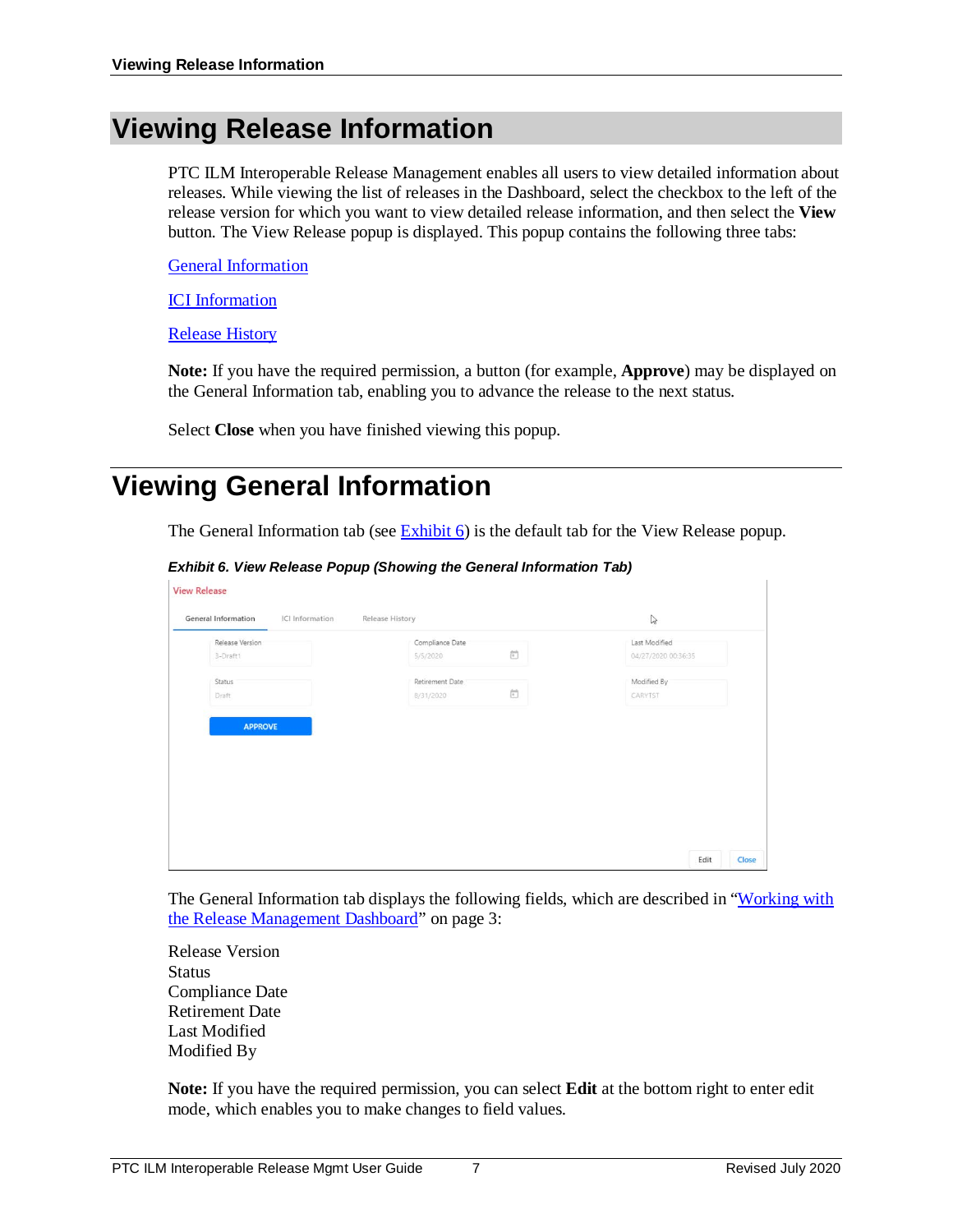# <span id="page-11-0"></span>**Viewing ICI Information**

Select **ICI Information** on the View Release popup to view the ICI Information tab (see **Exhibit 7**).

**Note:** Only users with the Interoperable Release Manager role can change information on this tab.

#### <span id="page-11-1"></span>*Exhibit 7. View Release Popup (Showing the ICI Information Tab)*

**View Release** 

| <b>ICI</b> Name                                                         | $\uparrow$      | Status                                     | Adoption   | Compliance Scope<br><b>Acceptable Versions</b> |   |
|-------------------------------------------------------------------------|-----------------|--------------------------------------------|------------|------------------------------------------------|---|
|                                                                         | $\triangledown$ | $\nabla$                                   | Y.         | $\nabla$                                       | V |
| AAR: RP-9457 Master Test Strategy                                       |                 | Adopted                                    | 01/01/2020 | Railroads Deploying the ICI                    |   |
| AAR: S-4047 PTC - Locomotive Air<br><b>Brake Interface Requirements</b> |                 | Adopted                                    | 01/01/2020 |                                                |   |
| AAR: S-9001 ITC System Reference<br>Architecture                        |                 | Adopted                                    | 01/01/2020 | All Railroads                                  |   |
| AAR: S-9053 ITC System Requirements -<br>Level 0                        |                 | Adopted                                    | 01/01/2020 | All Railroads                                  |   |
|                                                                         |                 | $\mathbb{E}\left[ \left[ 0\right] \right]$ |            |                                                |   |

The ICI Information tab contains a grid that displays information about all adopted and proposed ICI's.

If you have the required permission, you can select the **Edit** button to enter edit mode, which enables you to make changes. Then, select the edit icon  $(\cdot)$  in the Acceptable Versions column for each ICI associated with this release and indicate the acceptable version(s).

If the acceptable version is not listed, select **Add ICI Version** to add a new ICI version to the list (see [Exhibit 8\)](#page-11-2).

#### <span id="page-11-2"></span>*Exhibit 8. Selecting Add ICI Version*



After you select **Add ICI Version**, a popup is displayed (se[e Exhibit 9\)](#page-11-3).

#### <span id="page-11-3"></span>*Exhibit 9. Entering a New Version Number*

| 31 | <b>ICI</b> Version |  |
|----|--------------------|--|
|    |                    |  |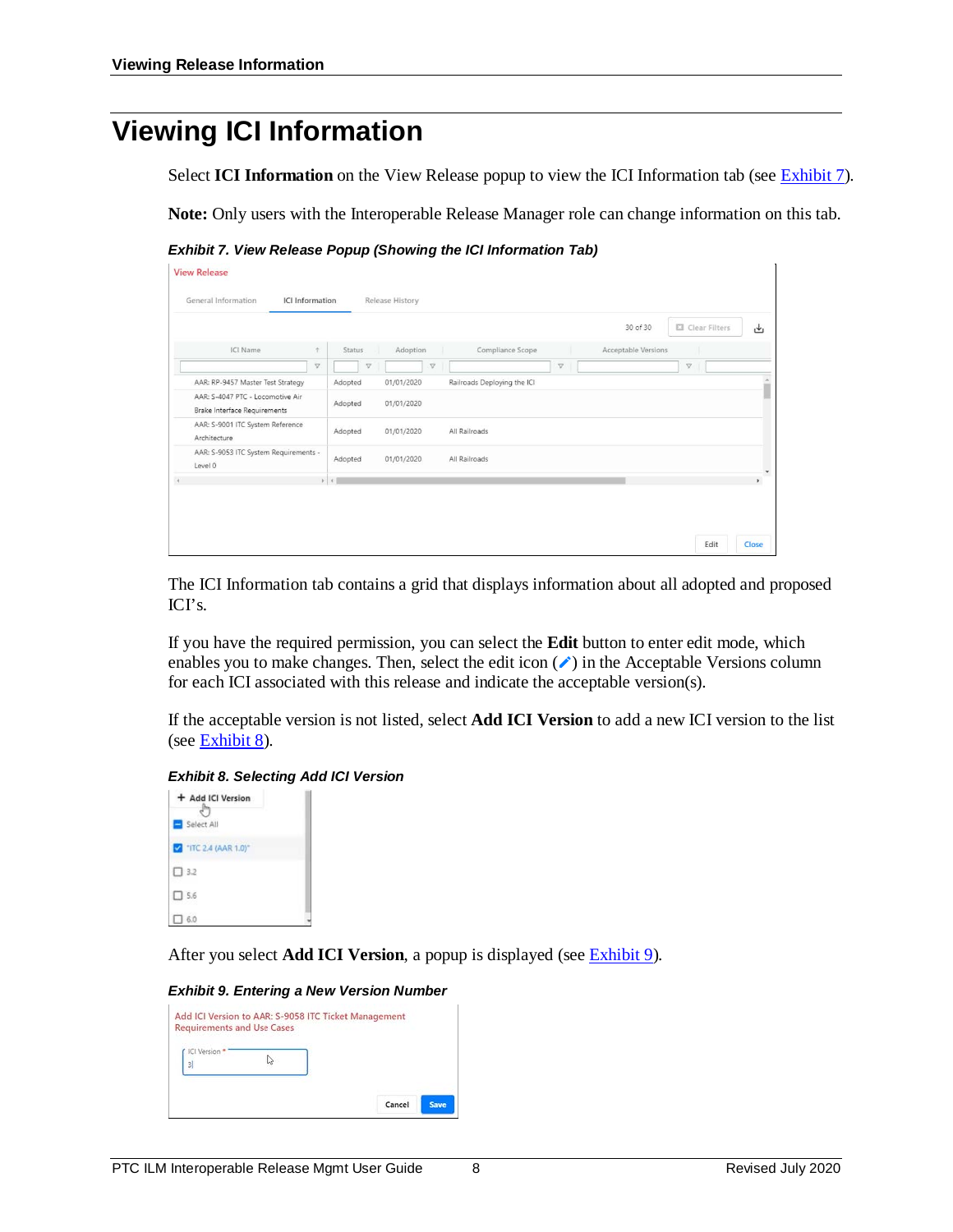Enter the new ICI version number and select **Save**. The new ICI version number is automatically selected as an acceptable version.

**Note:** PTC ILM also adds the new ICI version number to the list of ICI versions for this ICI in the Configuration Management Database (CMDB) with a status of "Pending Confirmation".

The Interoperable Change Manager can also select the edit icon  $(\cdot)$  in the Comment column and enter an ICI comment (see [Exhibit 10\)](#page-12-0).

<span id="page-12-0"></span>*Exhibit 10. Entering an ICI Comment*

| CI Comment | AAR: S-9058 ITC Ticket Management Requirements and Use Cases |  |        |                |
|------------|--------------------------------------------------------------|--|--------|----------------|
|            |                                                              |  |        |                |
|            | I                                                            |  |        |                |
|            |                                                              |  |        |                |
|            |                                                              |  |        |                |
|            |                                                              |  |        |                |
|            |                                                              |  |        |                |
|            |                                                              |  |        |                |
|            |                                                              |  |        |                |
|            |                                                              |  |        |                |
|            |                                                              |  |        |                |
|            |                                                              |  |        | 0/1000         |
|            |                                                              |  | Cancel | Update Comment |

Enter the comment and select **Update Comment**.

If the release has multiple acceptable versions of an ICI, an arrow  $($ ) is indicated at the left of the ICI list (see [Exhibit 11\)](#page-12-1).

<span id="page-12-1"></span>*Exhibit 11. ICI Information Tab (Showing Multiple Acceptable Versions)*

|                                                                    |                 |            |                             |                         | 238 of 238<br>El Clear Filters | 函 |
|--------------------------------------------------------------------|-----------------|------------|-----------------------------|-------------------------|--------------------------------|---|
| ICI Name<br>÷.                                                     | Status          | Adoption   | Compliance Scope            | Acceptable Versions     | Comment                        |   |
| $\nabla$                                                           | S.              | v          |                             | v<br>7                  |                                |   |
| AAR: S-9058 ITC Ticket Management<br>Requirements and Use Cases    | Adopted         | 01/31/2020 | Railroads Deploying the ICI | "ITC 2.4 (AAR 1.0)" 3.4 |                                |   |
| AAR: M-9453 System Management<br>Asset User Interface Requirements | Adopted         | 01/31/2020 | All Railroads               |                         | $\mathbb{D}$                   |   |
| AAR: RP-9457 Master Test Strategy                                  | Adopted         | 01/31/2020 | Railroads Deploying the ICI | 1.0                     | s.                             |   |
| AAR: RP-9511 Field Survey<br>Validation Best Pra                   | Adopted         | 01/31/2020 | Railroads Deploying the ICI | ╭                       | ۶                              |   |
| AAR: \$-900<br>System Reference<br><b>Lature</b>                   | Adopted         | 01/31/2020 | All Railroads               |                         |                                |   |
| AAR: S-9053 ITC System Requirements -<br>Level 0                   | Adopted         | 01/31/2020 | All Railroads               |                         |                                |   |
| AAR: S-9054 ITC System Requirements -<br>Level 1                   | Adopted         | 01/31/2020 | All Railroads               |                         |                                |   |
| AAR: S-9055 ITC Comms and<br>Messaging Sys Reg - Level 1           | Adopted<br>9.14 | 01/31/2020 | All Railroads               |                         |                                |   |

Select the arrow to expand the list. You can then select the edit icon for each version of the ICI and add a comment for each version of the ICI (see [Exhibit 12\)](#page-13-0).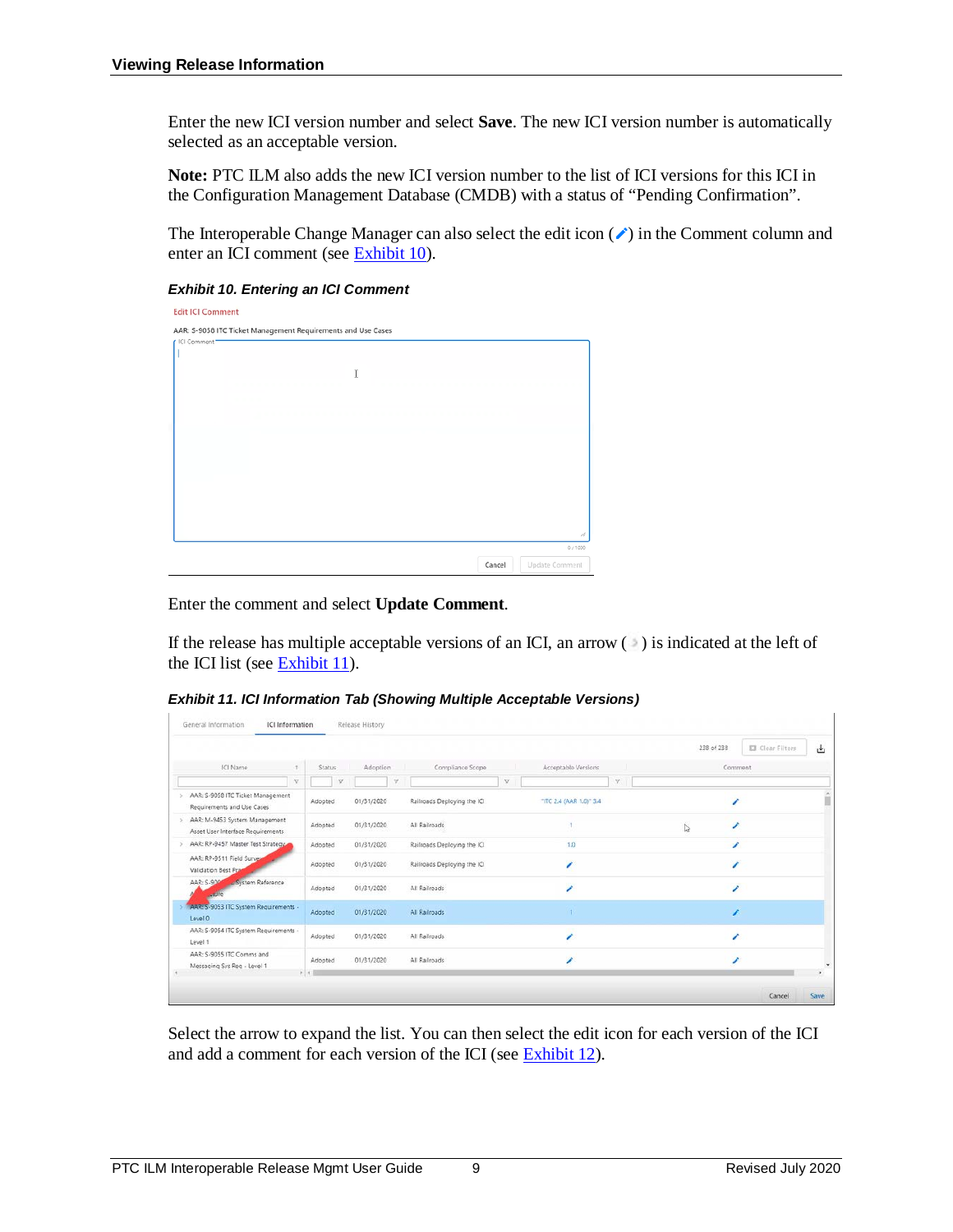#### *Exhibit 12. Entering an ICI Version Comment*

<span id="page-13-0"></span>

Enter the comment and select **Update Comment**.

Once you have finished making changes, select **Save** at the bottom right. The Save Release popup is displayed, which prompts you to enter a mandatory release comment (see **Exhibit 13**).

#### *Exhibit 13. Save Release Popup*

<span id="page-13-1"></span>

Once you have entered the release comment, select **Create Release Version**. The release is saved, and the draft version is incremented.

**Note:** You can select the All Release Versions toggle on the Dashboard to see the latest version of the release as well as any previous versions.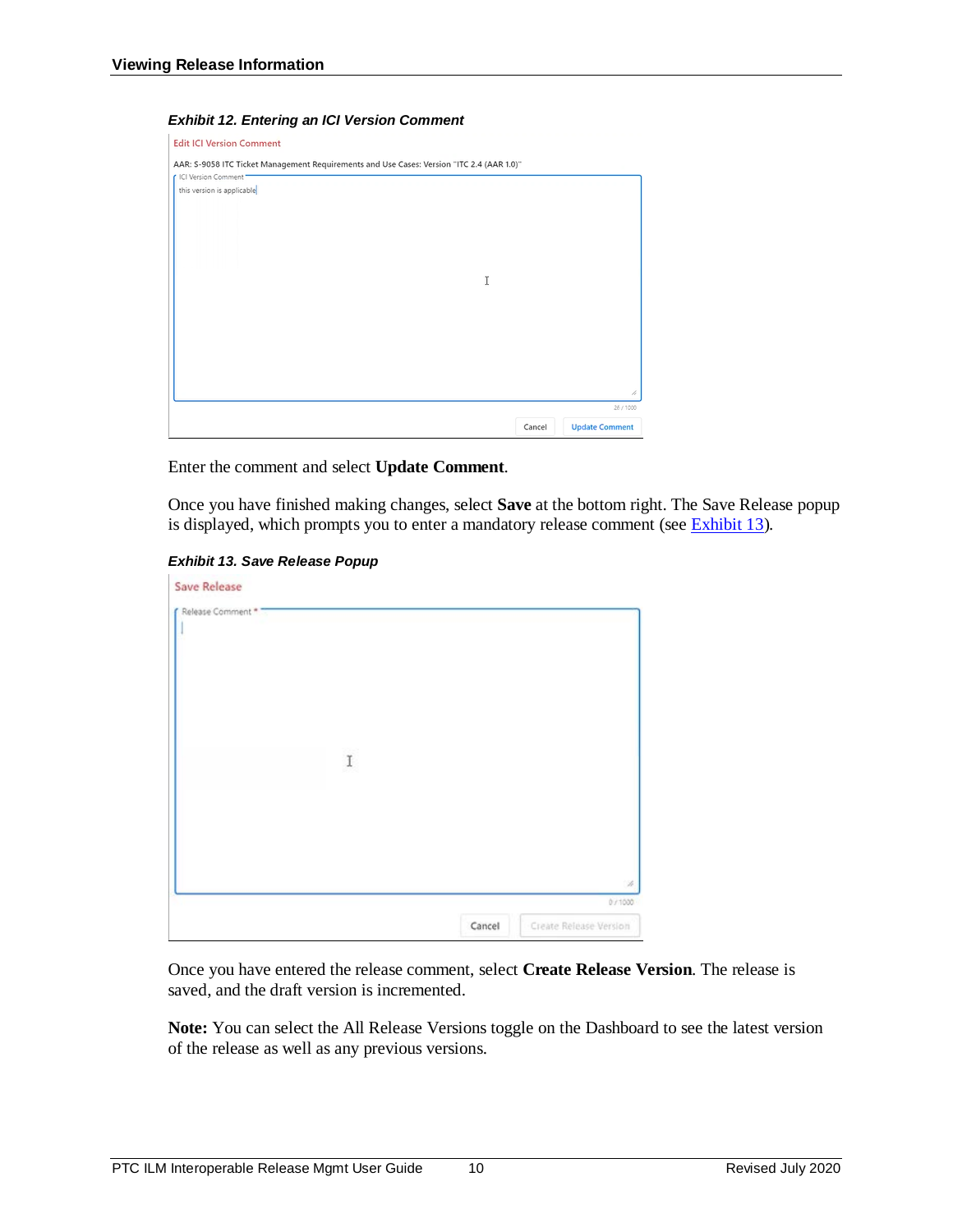# <span id="page-14-0"></span>**Viewing the Release History**

Select **Release History** on the View Release popup to view the Release History tab (see **Exhibit**) [14\)](#page-14-1).

#### <span id="page-14-1"></span>*Exhibit 14. View Release Popup (Showing the Release History Tab)*

**View Release** 

| General Information   |               | ICI Information     | Release History    |                       |                 |      |            |                         |          |
|-----------------------|---------------|---------------------|--------------------|-----------------------|-----------------|------|------------|-------------------------|----------|
| $\rightarrow$ Compare |               |                     |                    |                       |                 |      | $1$ of $1$ | <b>El</b> Clear Filters | ឃ        |
| Version<br>×.         | <b>Status</b> | Compliance<br>Date: | Retirement<br>Date | Last Modified         | Modified By     |      | Comment    |                         |          |
| $\triangledown$       | $\nabla$      | ×.                  | $\nabla$           | $\boldsymbol{\nabla}$ | $\triangledown$ |      |            |                         | $\nabla$ |
| 3-Draft1              | Draft         | 05/05/2020          | 08/31/2020         | 04/27/2020 00         | CARYTST         | test |            |                         |          |

| Fdit<br>. | CIOS<br>÷ |
|-----------|-----------|

The Release History tab contains a grid that displays all versions of the release and all of the release comments.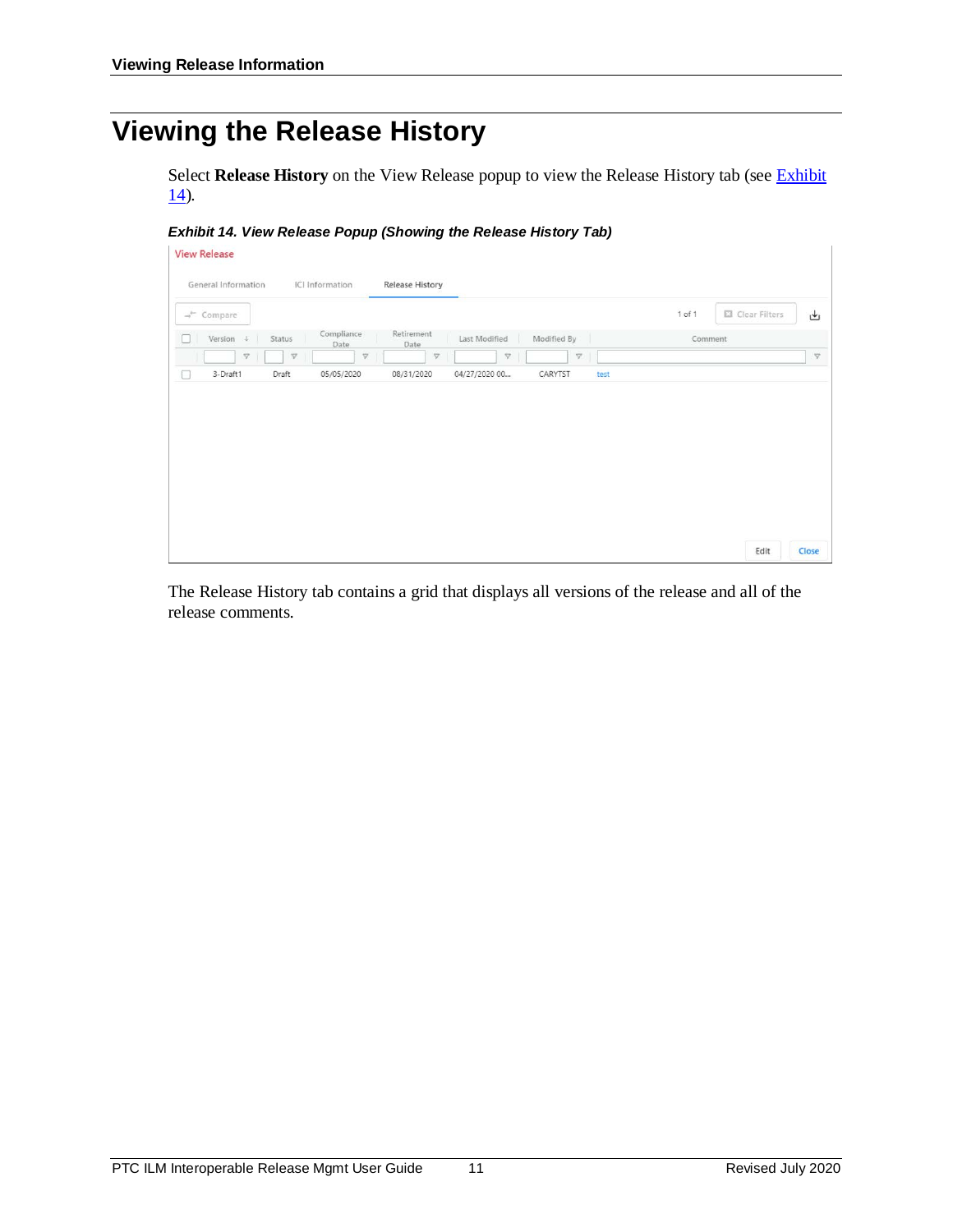# <span id="page-15-0"></span>**Editing a Release**

If you have the required permissions, you can edit any release version and make modifications.

**Note:** Only users with the Interoperable Release Manager role can edit release information.

On the Dashboard, first select the checkbox at the left of the release version that you want to edit. Then, select **Edit**. The Edit Release popup is displayed (see [Exhibit 15\)](#page-15-1).

#### **Notes:**

- 1. The Edit Release popup is identical to the View Release popup except that you are immediately placed in edit mode, which enables you to make changes. (To enter edit mode from the View Release popup, you are required to select the **Edit** button at the bottom right).
- 2. You cannot change the status while in Edit mode you must be in View mode. To leave Edit mode and switch to View mode, select **Cancel**. See ["Viewing Release Information"](#page-10-0) on page [7](#page-10-0) for more information.

#### <span id="page-15-1"></span>*Exhibit 15. Edit Release Popup*

#### **Edit Release General Information** ICI Information Release History Last Modified Release Version Compliance Date  $\Box$ 04/27/2020 00:36:35 3-Draft1  $5/5/2020$ Status Retirement Date Modified By  $\Box$ Draft 8/31/2020 CARYTST

|--|--|

This popup contains the following three tabs, which are described in detail in the sections below:

[General Information](#page-16-0)

[ICI Information](#page-17-0)

[Release History](#page-21-0)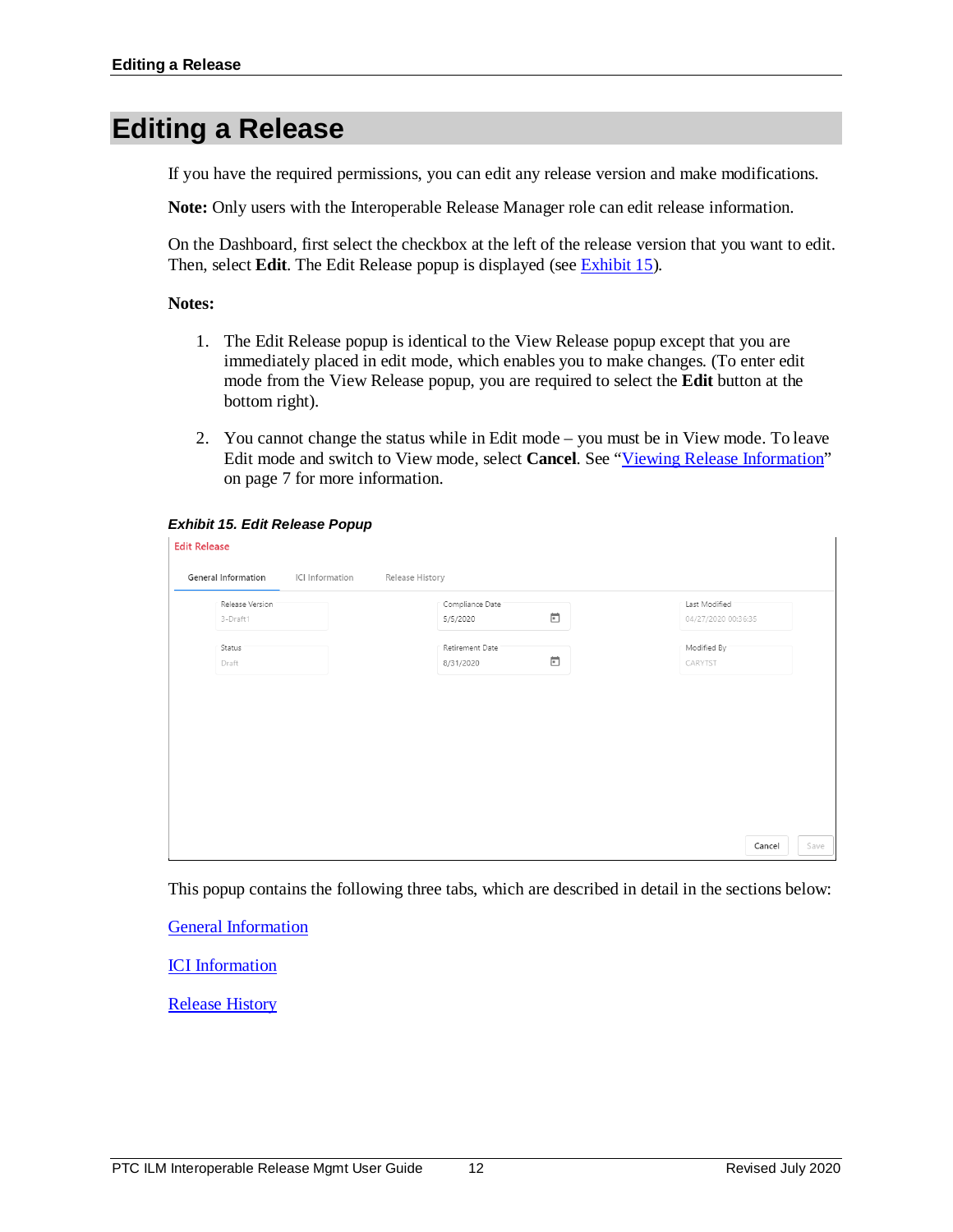# <span id="page-16-0"></span>**Editing General Information**

The General Information tab (see [Exhibit 16\)](#page-16-1) is the default tab for the Edit Release popup.

```
Exhibit 16. Edit Release Popup (Showing the General Information Tab)
```

| Release Version<br>3-Draft1 | Compliance Date<br>$\Box$<br>5/1/2020              | Last Modified<br>04/27/2020 00:36:35 |
|-----------------------------|----------------------------------------------------|--------------------------------------|
| Status                      | Retirement Date                                    | Modified By                          |
| Draft                       | $\begin{array}{c} \hline \end{array}$<br>8/31/2020 | CARYTST                              |
|                             |                                                    |                                      |
|                             |                                                    |                                      |
|                             |                                                    |                                      |
|                             |                                                    |                                      |
|                             |                                                    |                                      |
|                             |                                                    |                                      |

The General Information tab displays the following fields, which are described in "Working with [the Release Management Dashboard"](#page-6-0) on page [3:](#page-6-0)

Release Version Status Compliance Date Retirement Date Last Modified Modified By

Make any needed changes to field values.

Once you have finished making changes, select **Save** at the bottom right. The Save Release popup is displayed, which prompts you to enter a mandatory release comment (see [Exhibit 17\)](#page-17-1).

Cancel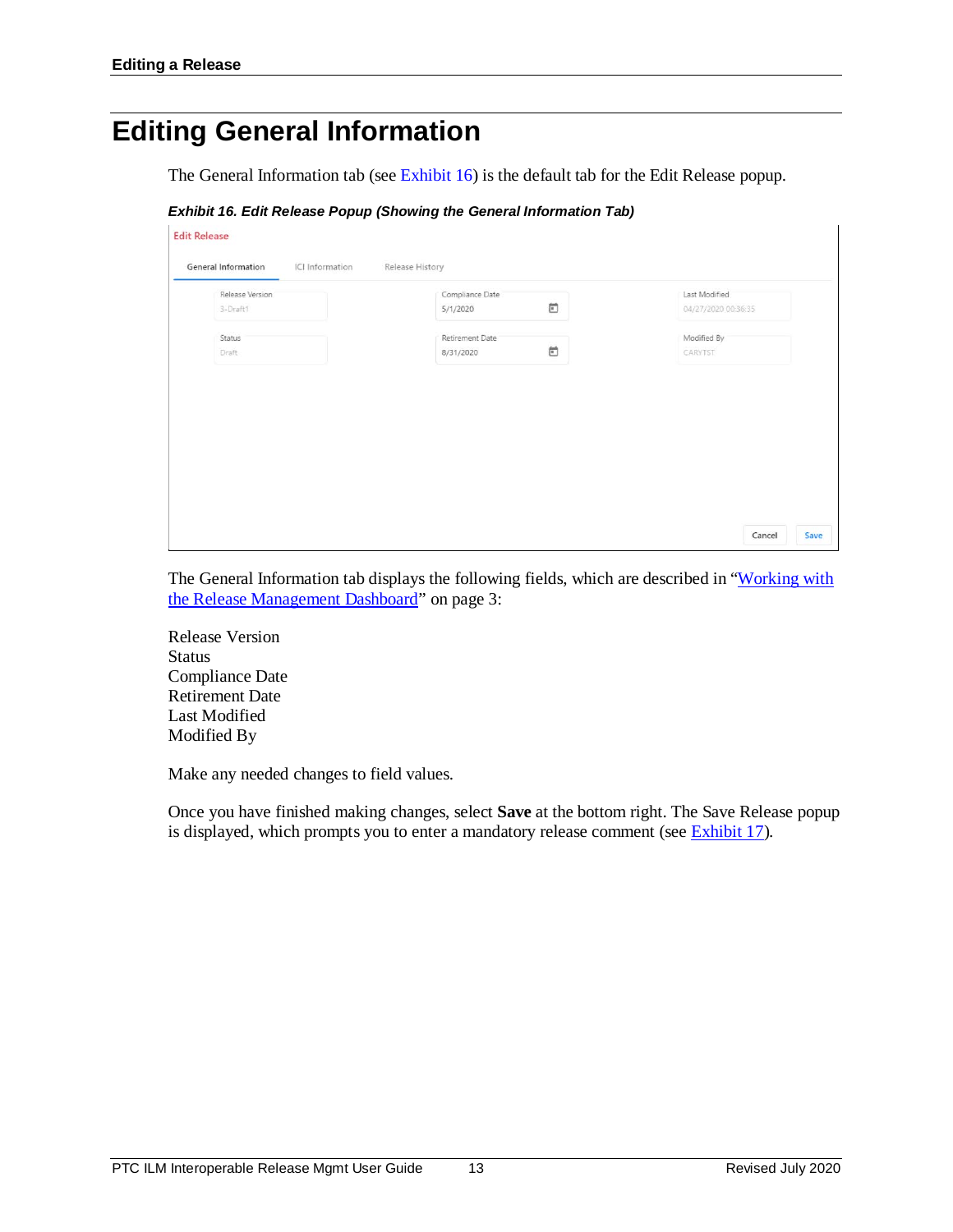#### <span id="page-17-1"></span>*Exhibit 17. Save Release Popup*

| <b>Save Release</b>                         |        |                               |
|---------------------------------------------|--------|-------------------------------|
| Release Comment*<br>Updated Compliance Date |        |                               |
|                                             |        |                               |
|                                             |        | //                            |
|                                             |        | 23 / 1000                     |
|                                             | Cancel | <b>Create Release Version</b> |

Once you have entered the release comment, select **Create Release Version**. The release is saved, and the draft version is incremented.

**Note:** You can select the All Release Versions toggle on the Dashboard to see the latest version of the release as well as any previous versions.

# <span id="page-17-0"></span>**Editing ICI Information**

Select **ICI Information** on the Edit Release popup to edit the ICI Information tab (see [Exhibit 18\)](#page-17-2).

|                                                                  |                                              |         |            |                             | 30 of 30            | <b>E3</b> Clear Filters |
|------------------------------------------------------------------|----------------------------------------------|---------|------------|-----------------------------|---------------------|-------------------------|
| ICI Name                                                         | ÷.                                           | Status  | Adoption   | Compliance Scope            | Acceptable Versions |                         |
|                                                                  | v                                            | v       | V.         | 7                           |                     | $\boldsymbol{\nabla}$   |
| AAR: RP-9457 Master Test Strategy                                |                                              | Adopted | 01/01/2020 | Railroads Deploying the ICI |                     |                         |
| AAR: S-4047 PTC - Locomotive Air<br>Brake Interface Requirements |                                              | Adopted | 01/01/2020 |                             | ∕                   |                         |
| AAR: S-9001 ITC System Reference<br>Architecture                 |                                              | Adopted | 01/01/2020 | All Railroads               | ∕                   |                         |
| AAR: S-9053 ITC System Requirements -<br>Level 0                 |                                              | Adopted | 01/01/2020 | All Railroads               |                     |                         |
|                                                                  | $\mathbb{E} \left[ \neg \mathcal{A} \right]$ |         |            |                             |                     |                         |

<span id="page-17-2"></span>*Exhibit 18. Edit Release Popup (Showing the ICI Information Tab)*

The ICI Information tab displays information about all adopted and proposed ICI's.

**Note:** If a PTC ILM release draft is created including an ICI, and then that ICI is retired, viewing the same draft shows the correct status of the ICI as "Retired". It is also grayed out and does not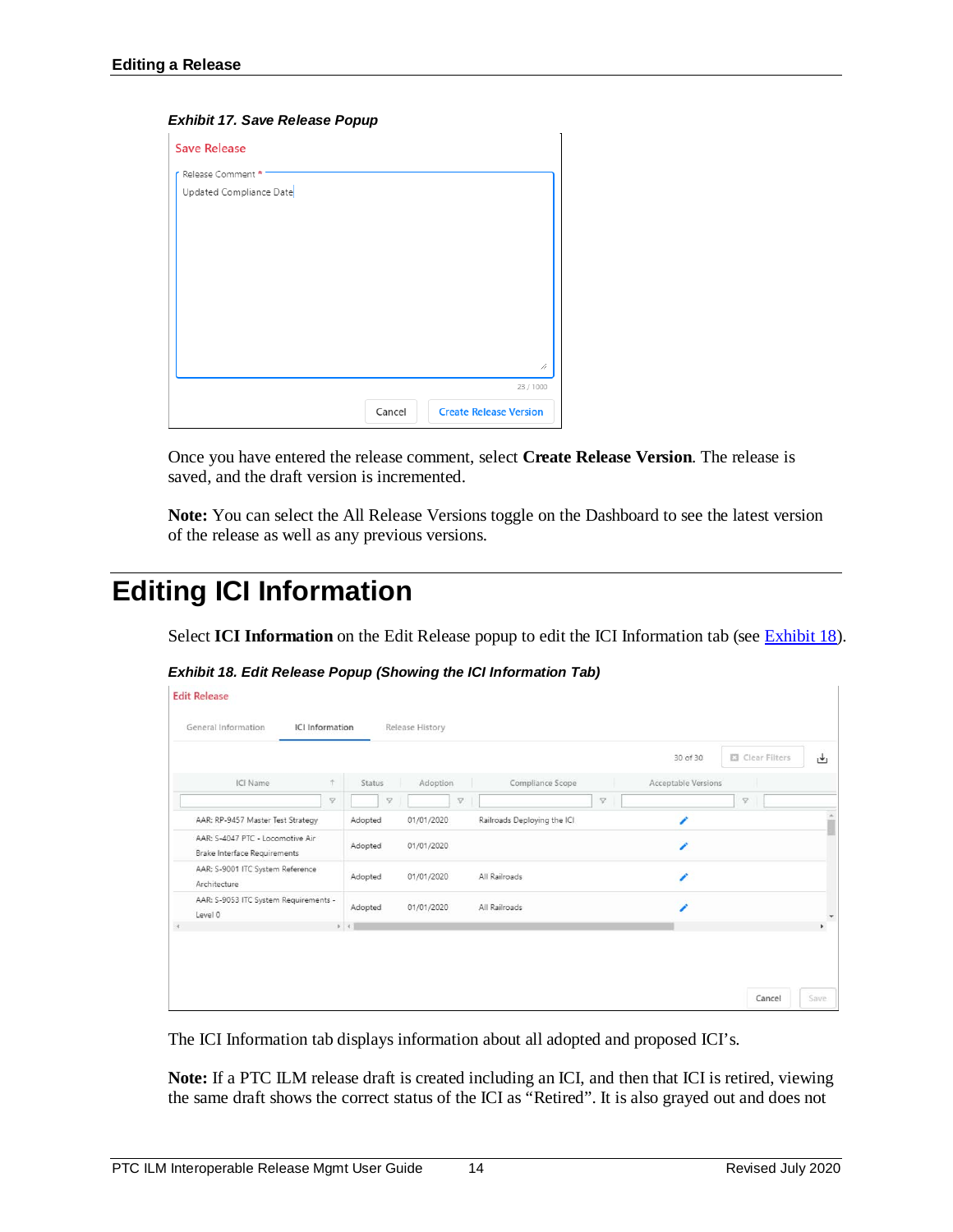allow you to edit any properties of that ICI. If you edit the draft version and create a new draft version or if the release is directly approved, the retired ICI is removed. This helps you to know that the ICI was retired (for example, there could be useful comments associated with the ICI). The retired ICI is automatically removed from the next PTC release version.

As needed, select the edit icon  $(\cdot)$  in the Acceptable Versions column for each ICI associated with this release and indicate the acceptable version(s).

If the acceptable version is not listed, select **Add ICI Version** to add a new ICI version to the list (see  $\frac{\text{Exhibit 19}}{\text{Exhibit}}$ .

<span id="page-18-0"></span>*Exhibit 19. Selecting Add ICI Version*

| + Add ICI Version    |  |
|----------------------|--|
| Select All           |  |
| 7 TTC 2.4 (AAR 1.0)* |  |
| $\square$ 3.2        |  |
| 5.6                  |  |
| 6.0                  |  |

After you select **Add ICI Version**, a popup is displayed (see **Exhibit 20**).

#### <span id="page-18-1"></span>*Exhibit 20. Entering a New Version Number*

| ICI Version |  |  |
|-------------|--|--|
|-------------|--|--|

Enter the new ICI version number and select **Save**. The new ICI version number is automatically selected as an acceptable version.

**Note:** PTC ILM also adds the new ICI version number to the list of ICI versions for this ICI in the Configuration Management Database (CMDB) with a status of "Pending Confirmation".

You can also select the edit icon  $(\prime)$  in the Comment column and enter an ICI comment (see [Exhibit 21\)](#page-19-0).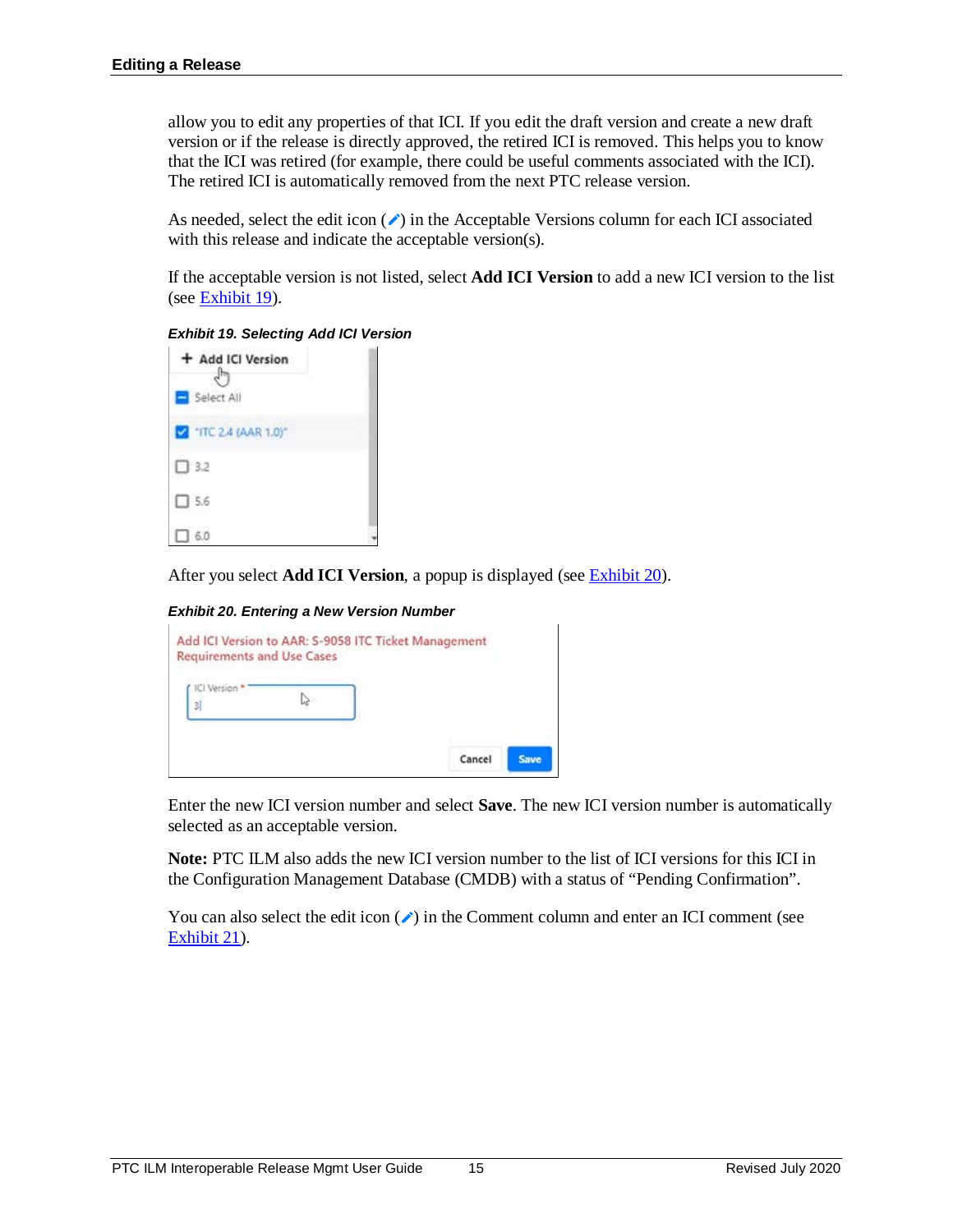#### <span id="page-19-0"></span>*Exhibit 21. Entering an ICI Comment*



**Edit Release** 



Enter the comment and select **Update Comment**.

If the release has multiple acceptable versions of an ICI, an arrow  $($ ) is indicated at the left of the ICI list (see  $\frac{\text{Exhibit } 22}{\text{Exhibit } 22}$ ).

<span id="page-19-1"></span>*Exhibit 22. ICI Information Tab (Showing Multiple Acceptable Versions)*

|                                                                            |         |            |                             |                         | 238 of 238 | <b>El</b> Clear Filters<br>画 |
|----------------------------------------------------------------------------|---------|------------|-----------------------------|-------------------------|------------|------------------------------|
| ICI Name<br>12                                                             | Status  | Adoption   | Compliance Scope            | Acceptable Versions     | Comment    |                              |
| $\triangledown$                                                            | v       | v.         |                             | $\nabla$<br>7           |            |                              |
| AAR: S-9058 ITC Ticket Management<br>Requirements and Use Cases            | Adopted | 01/31/2020 | Railroads Deploying the ICI | "ITC 2.4 (AAR 1.0)" 3.4 | v          |                              |
| AAR: M-9453 System Management<br>Asset User Interface Requirements         | Adopted | 01/31/2020 | All Railroads               | Y.                      | ∕<br>r,    |                              |
| AAR: RP-9457 Master Test Strategy                                          | Adopted | 01/31/2020 | Railroads Deploying the ICI | 1.0                     | ×          |                              |
| AAR: RP-9511 Field Survey<br>Validation Best Pra                           | Adopted | 01/31/2020 | Railroads Deploying the ICI |                         |            |                              |
| AAR: S-9004<br>System Reference<br>Laure                                   | Adopted | 01/31/2020 | All Railroads               | ×                       | ∕          |                              |
| AAR: S-9053 ITC System Requirements -<br>Level 0                           | Adopted | 01/31/2020 | All Railroads               |                         | ∕          |                              |
| AAR: S-9054 ITC System Requirements -<br>Level 1                           | Adopted | 01/31/2020 | All Railroads               |                         |            |                              |
| AAR: S-9055 ITC Comms and<br>Messaging Sys Reg - Level 1<br>$\mathbf{r}$ + | Adopted | 01/31/2020 | All Railroads               |                         |            |                              |

Select the arrow to expand the list. You can then select the edit icon for each version of the ICI and add a comment for each version of the ICI (see [Exhibit 23\)](#page-20-0).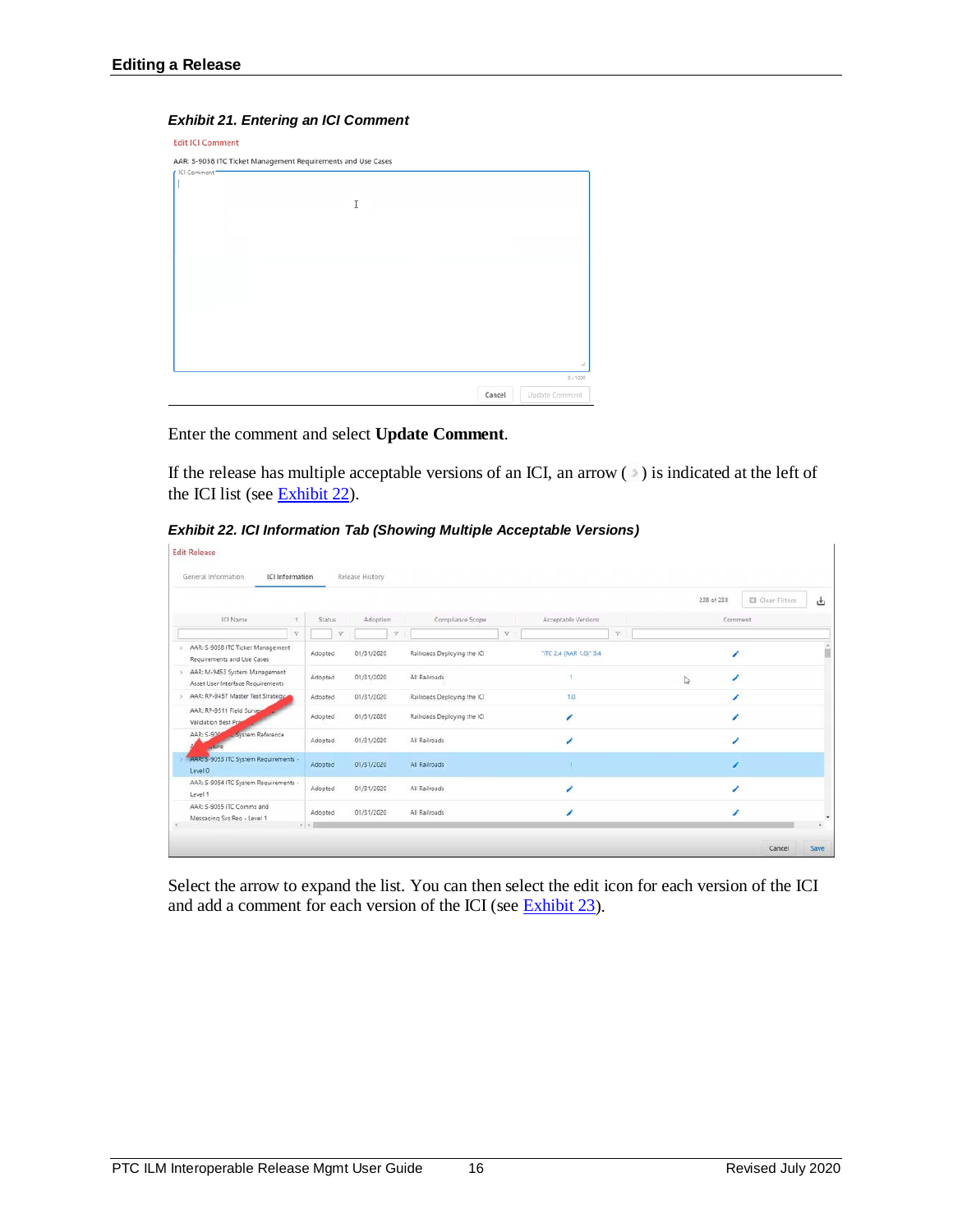#### <span id="page-20-0"></span>*Exhibit 23. Entering an ICI Version Comment*

| AAR: S-9058 ITC Ticket Management Requirements and Use Cases: Version "ITC 2.4 (AAR 1.0)"<br><b>f</b> ICI Version Comment |        |                                    |
|---------------------------------------------------------------------------------------------------------------------------|--------|------------------------------------|
| this version is applicable                                                                                                |        |                                    |
|                                                                                                                           |        |                                    |
|                                                                                                                           |        |                                    |
|                                                                                                                           |        |                                    |
|                                                                                                                           | I      |                                    |
|                                                                                                                           |        |                                    |
|                                                                                                                           |        |                                    |
|                                                                                                                           |        |                                    |
|                                                                                                                           |        | h                                  |
|                                                                                                                           | Cancel | 25 / 1000<br><b>Update Comment</b> |

Enter the comment and select **Update Comment**.

Once you have finished making changes, select **Save** at the bottom right. The Save Release popup is displayed, which prompts you to enter a mandatory release comment (see [Exhibit 24\)](#page-20-1).

#### *Exhibit 24. Save Release Popup*

<span id="page-20-1"></span>

Once you have entered the release comment, select **Create Release Version**. The release is saved, and the draft version is incremented.

**Note:** You can select the All Release Versions toggle on the Dashboard to see the latest version of the release as well as any previous versions.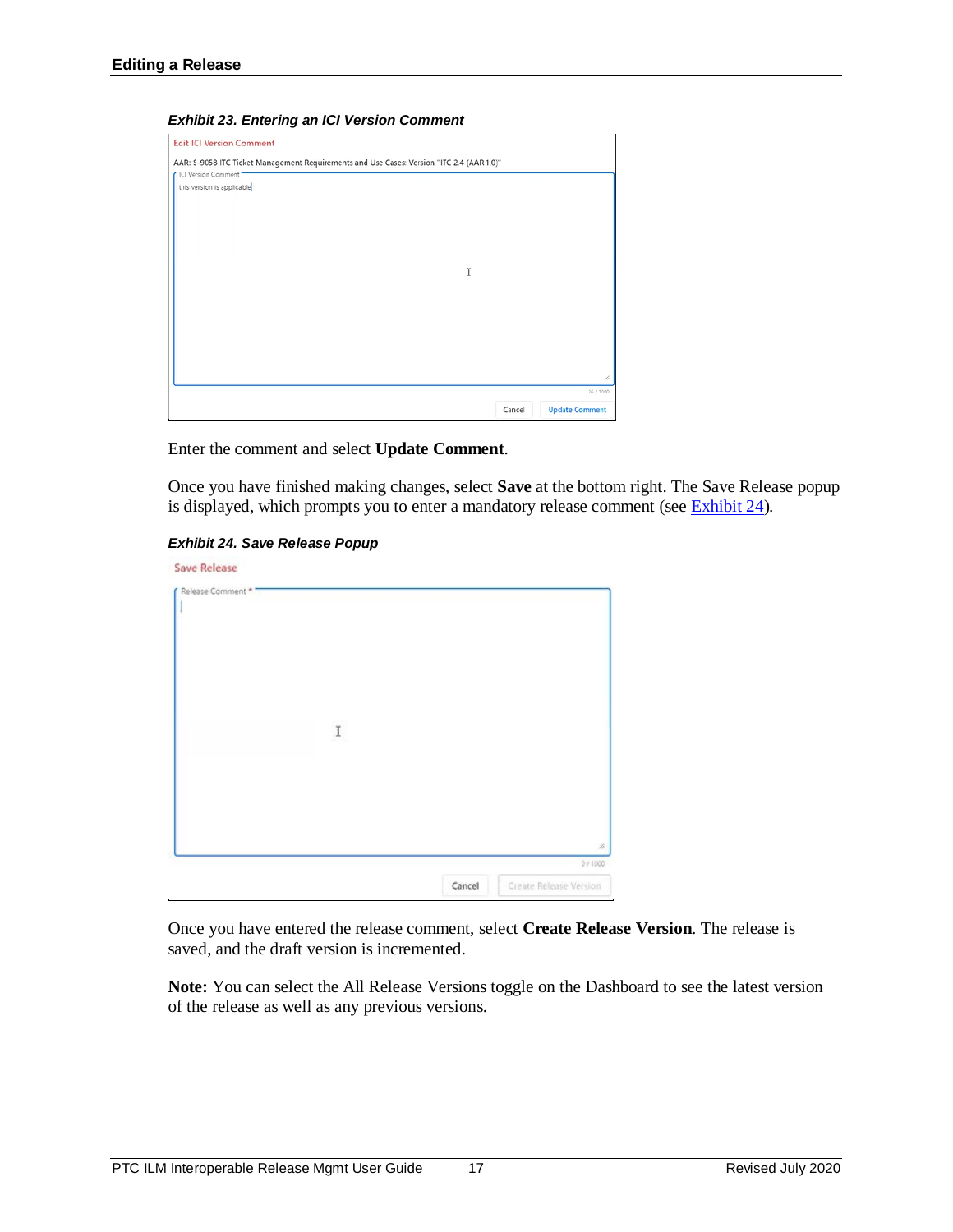# <span id="page-21-0"></span>**Viewing the Release History**

Select **Release History** on the Edit Release popup to view the Release History tab (see **Exhibit 25**).

<span id="page-21-1"></span>*Exhibit 25. Edit Release Popup (Showing the Release History Tab)* **Edit Release** 

| General Information |        | ICI Information    | Release History    |               |                 |                                |                         |                     |
|---------------------|--------|--------------------|--------------------|---------------|-----------------|--------------------------------|-------------------------|---------------------|
| $+$ Compare         |        |                    |                    |               |                 | $2$ of $2$                     | <b>El</b> Clear Filters | ৻৺                  |
| Version +           | Status | Compliance<br>Date | Retirement<br>Date | Last Modified | Modified By     | Comment                        |                         |                     |
| 7                   | 7      | $\nabla$           | Y                  | V.            | $\triangledown$ |                                |                         | $\overline{\nabla}$ |
| 3-Draft2            | Draft  | 05/01/2020         | 08/31/2020         | 04/27/2020 10 | CARYTST         | <b>Updated Compliance Date</b> |                         |                     |
| 3-Draft1            | Draft  | 05/05/2020         | 08/31/2020         | 04/27/2020 00 | CARYTST         | test                           |                         |                     |

Cancel Save

The Release History tab contains a grid that displays all versions of the release and all of the release comments.

You can select the checkboxes to the left of two or three releases and then select the **Compare** button to compare the releases. See ["Comparing Release Versions"](#page-24-0) on page [21](#page-24-0) for more information.

Although there is no information that you can change on the Release History tab, the Save and Cancel buttons apply to the entire Edit Release popup. If you made changes on one of the other tabs, select **Save** at the bottom right. The Save Release popup is displayed, which prompts you to enter a mandatory release comment (see [Exhibit 26\)](#page-22-0).

**Note:** If you don't want to save your changes, select **Cancel**.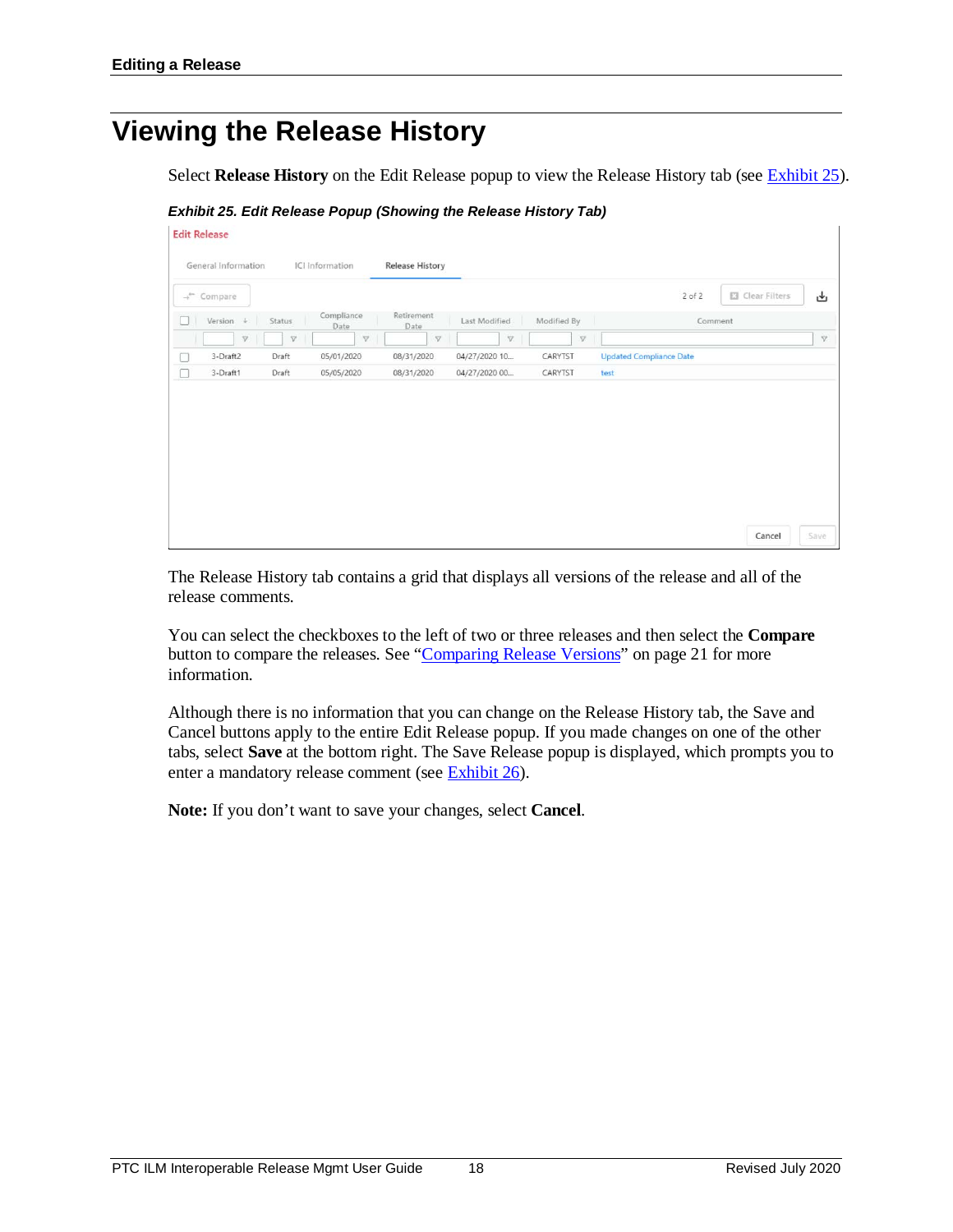#### <span id="page-22-0"></span>*Exhibit 26. Save Release Popup*

| <b>Save Release</b> |                       |        |                                        |
|---------------------|-----------------------|--------|----------------------------------------|
| Release Comment *   | $\sim$<br>$\mathbb I$ |        |                                        |
|                     |                       | Cancel | ×.<br>071000<br>Create Release Version |

Once you have entered the release comment, select **Create Release Version**. The release is saved, and the draft version is incremented.

**Note:** You can select the All Release Versions toggle on the Dashboard to see the latest version.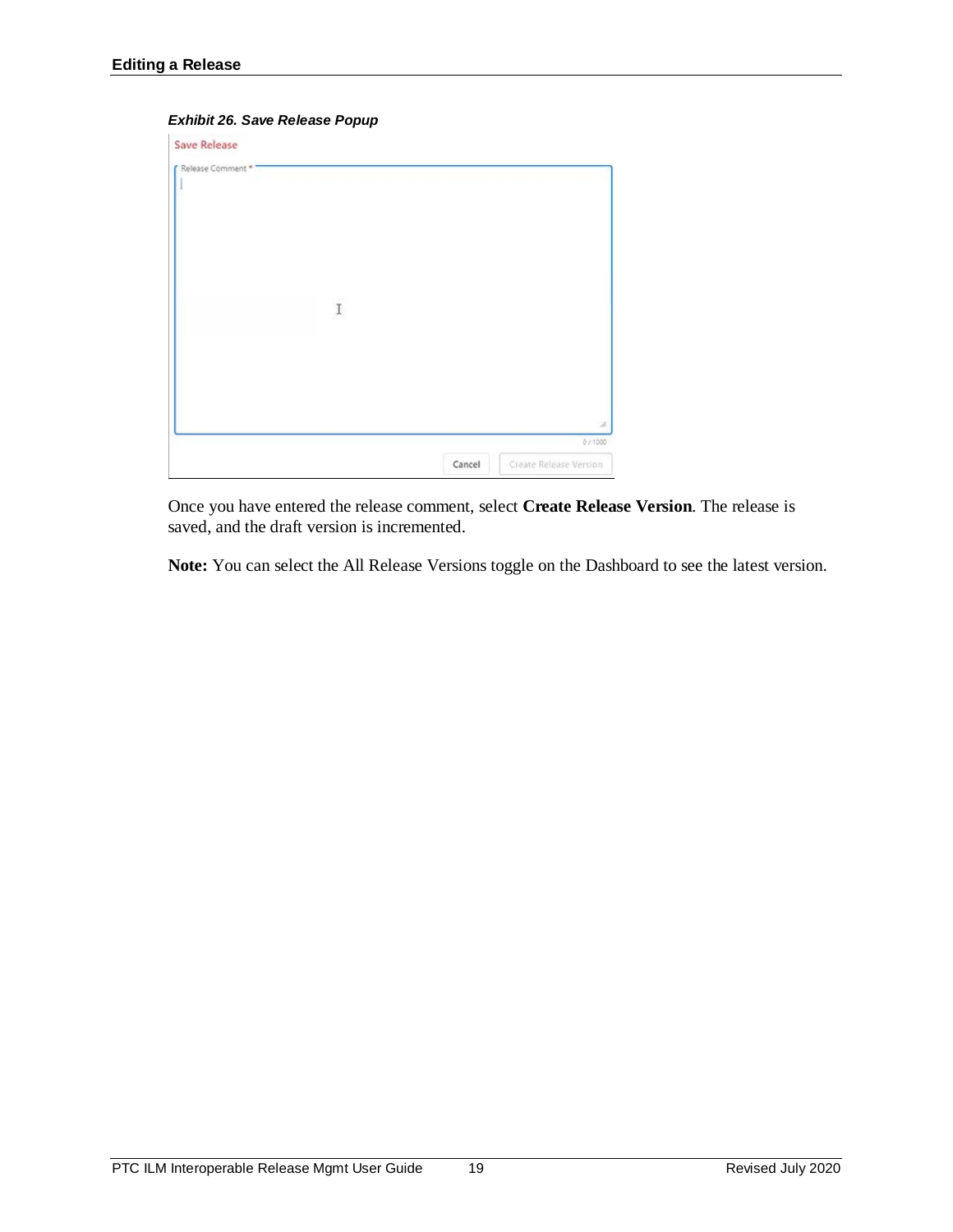# <span id="page-23-0"></span>**Copying a Release**

You can copy any release version and make a new version.

On the Dashboard, first select the checkbox at the left of the release version that you want to copy. Then, select **Copy**. The Copy Release popup is displayed (see [Exhibit 27\)](#page-23-1).

#### <span id="page-23-1"></span>*Exhibit 27. Copy Release Popup*

| Copy Release 3-Draft1 |        |              |
|-----------------------|--------|--------------|
| Major Version *       |        |              |
|                       |        |              |
| Required value        |        |              |
| Release Comment       |        |              |
|                       |        |              |
|                       |        |              |
|                       |        |              |
|                       |        |              |
|                       |        |              |
|                       |        |              |
|                       |        |              |
|                       |        |              |
|                       |        |              |
|                       |        |              |
|                       |        |              |
|                       |        |              |
|                       |        | h            |
|                       |        |              |
|                       |        | 0/1000       |
|                       | Cancel | Copy Release |
|                       |        |              |

Enter a new major version and a release comment. Next, select **Copy Release**.

PTC ILM copies all the versions of all of the ICI's, ICI comments, and ICI version comments and creates a new draft release version based on the release version you selected.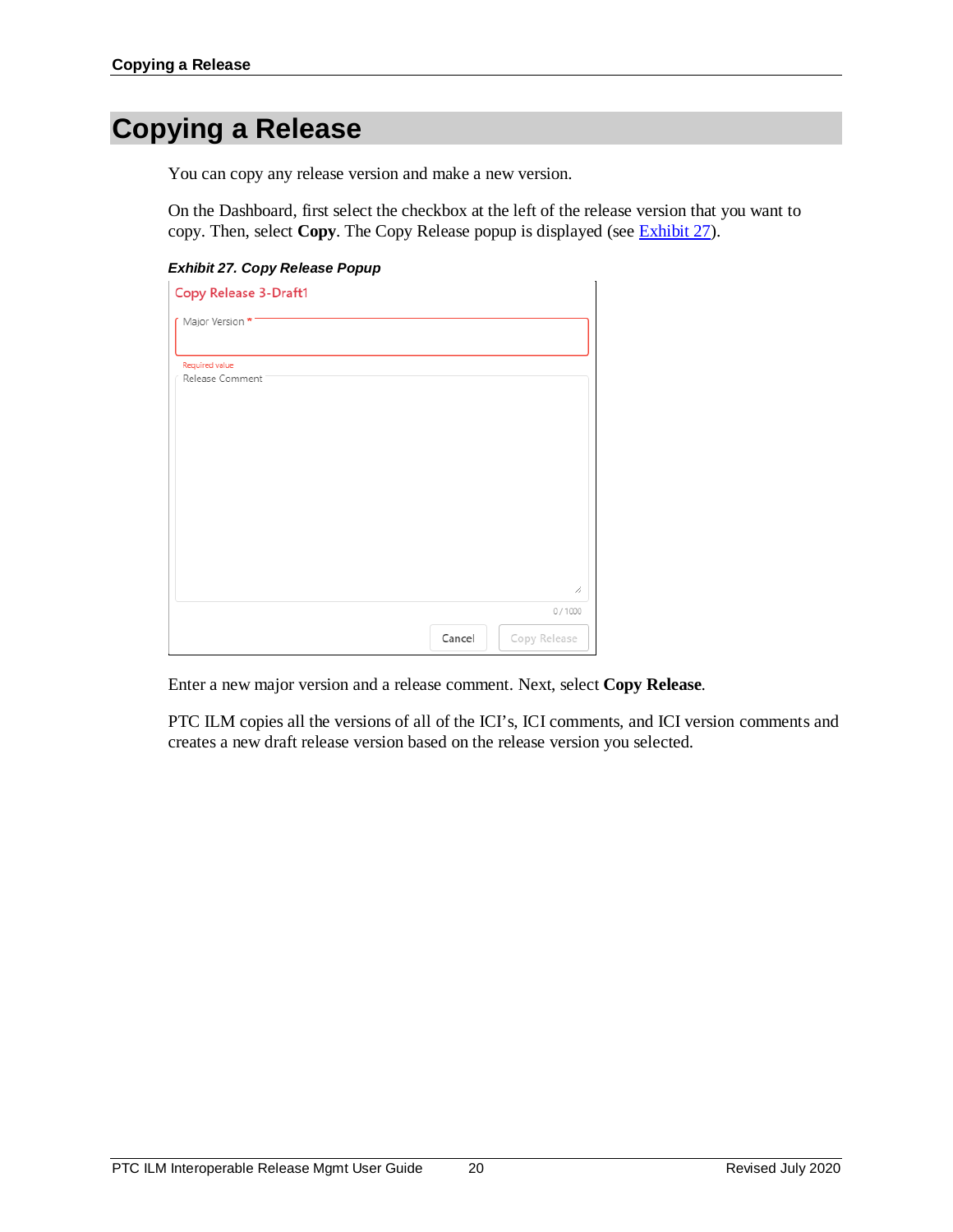# <span id="page-24-0"></span>**Comparing Release Versions**

You can compare up to three release versions to determine the differences between each version.

On the Dashboard, first select the checkboxes at the left of the two or three release versions that you want to compare. Then, select **Compare**. The Compare Release Versions popup is displayed (see [Exhibit 28\)](#page-24-1).

#### <span id="page-24-1"></span>*Exhibit 28. Compare Release Versions Popup*

| <b>Compare Release Versions</b> |                 |                     |   |                                                  |                 |
|---------------------------------|-----------------|---------------------|---|--------------------------------------------------|-----------------|
|                                 |                 |                     |   | Show Differences Only<br><b>El</b> Clear Filters | ட⊾              |
| Property                        |                 | 1-Draft1            |   | 2-Draft1                                         |                 |
|                                 | $\triangledown$ |                     | Y |                                                  | $\triangledown$ |
| Major Version                   |                 |                     |   | $\mathcal{D}$                                    |                 |
| Compliance Date                 |                 | 04/22/2020          |   | 04/30/2020                                       |                 |
| Last Modified                   |                 | 04/21/2020 11:00:14 |   | 04/21/2020 11:23:55                              |                 |
|                                 |                 |                     |   |                                                  |                 |

The Compare Release Versions popup shows each property that has differences as well as a column for each release version showing the differences.

You can select the Show Differences Only toggle to see all values for each release.

Select **Close** when you have finished reviewing the comparison.

Close